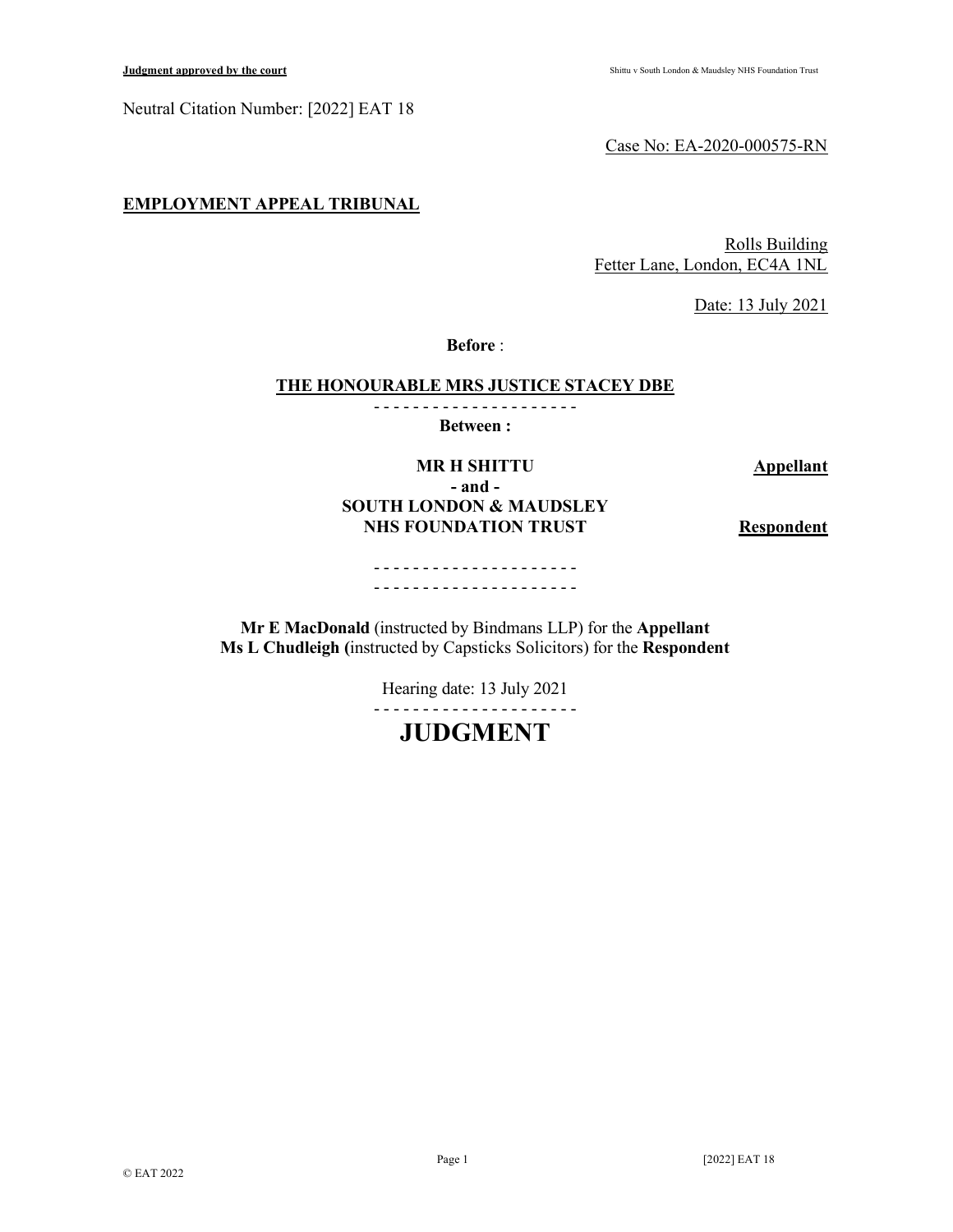#### **SUMMARY**

Unfair dismissal, disability discrimination The Appeal Tribunal was asked to consider the Employment Tribunal's approach to the assessment of loss of earnings compensation and remedy for constructive unfair dismissal and disability discrimination dismissal. The issues were firstly whether the Employment Tribunal (ET) had assessed loss on the balance of probabilities or on the basis of the loss of a chance. If it had been the former, the second issue was whether it was entitled to take that approach in a claim of constructive dismissal in light of Perry v Raleys Solicitors [2020] AC 352, [2019] UKSC 5.

Held: On a proper reading of the tribunal's judgment it had approached the issue on the basis of a loss of a chance and on the facts of the case was entitled to find that there was a 100% chance that the claimant would have resigned on the same date, absent the fundamental breach of contract by the respondent that had led him to succeed in his unfair constructive and discriminatory dismissal claim. As per O'Donoghue v Redcar & Cleveland Borough Council [2001] EWCA Civ 701; [2001] IRLR 615 and Zebrowski v Concentric Birmingham Limited UKEAT/0245/16, it is only open to an ET to refuse to award any loss of earnings compensation, or to limit compensation to a period, as opposed to making a percentage deduction where the tribunal is 100% confident that dismissal would have occurred on the same date as dismissal, or the later period it has identified. The ratio of the supreme court in professional negligence claims in Perry that counter factual matters which depend upon what a client/claimant would have done absent the tortious act are to be decided on the balance of probabilities, whereas matters which depend upon what a third party would have done are to be assessed on the basis of a loss of a chance [20] does not apply to unfair or discriminatory dismissal claims in the tribunal.

As was said in Gover v Propertycare Ltd [2006] EWCA Civ 286, [2006] ICR 1073 and Zebrowski the statutory language is open textured and it would be wrong to introduce a complex structure of subsidiary rules which is not supported by the statutory language and which would not assist in the difficult task of accurately and fairly calculating losses. Perry does not overturn the development of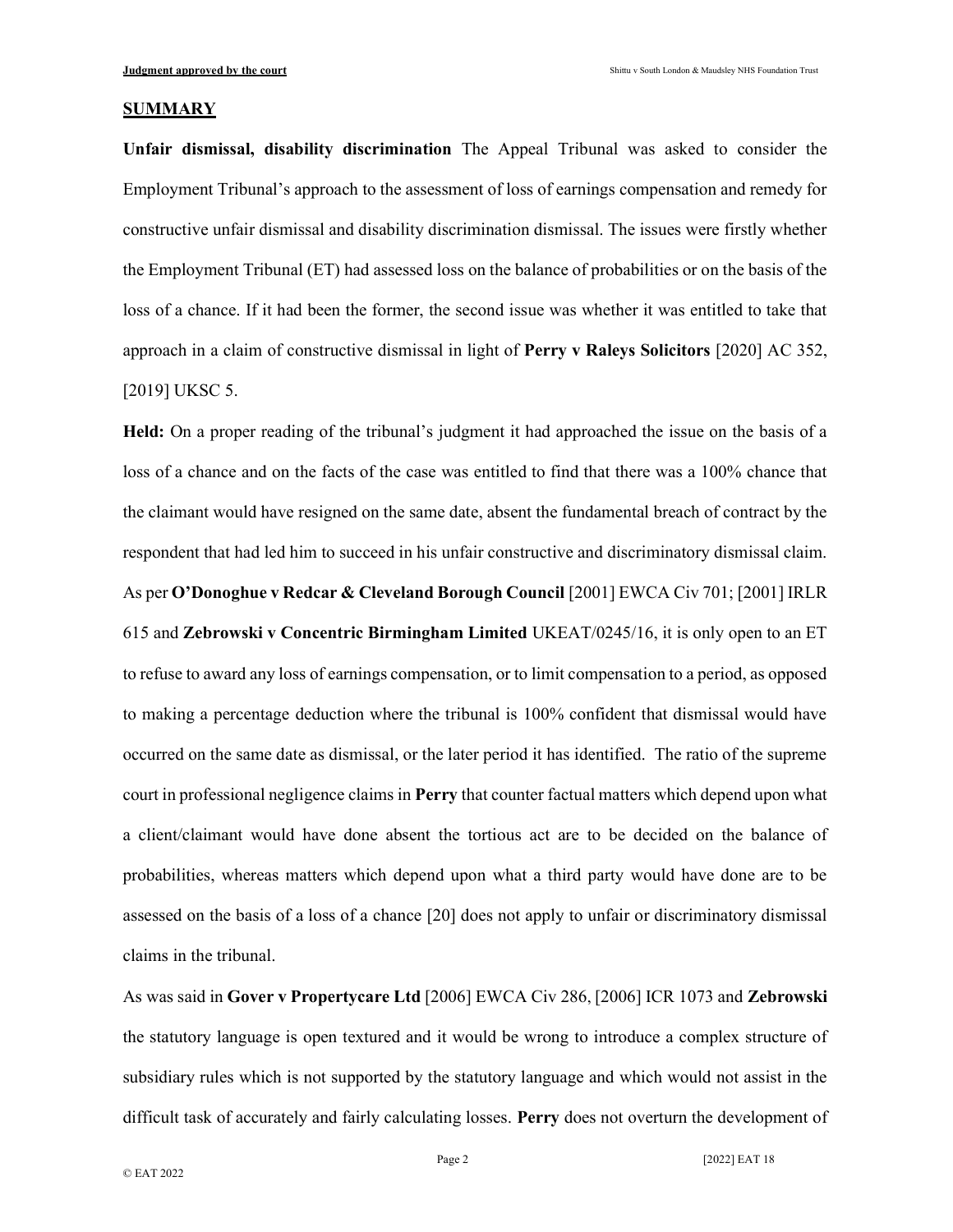50 years of case law on the assessment of counterfactual and future losses in employment claims

before the tribunal.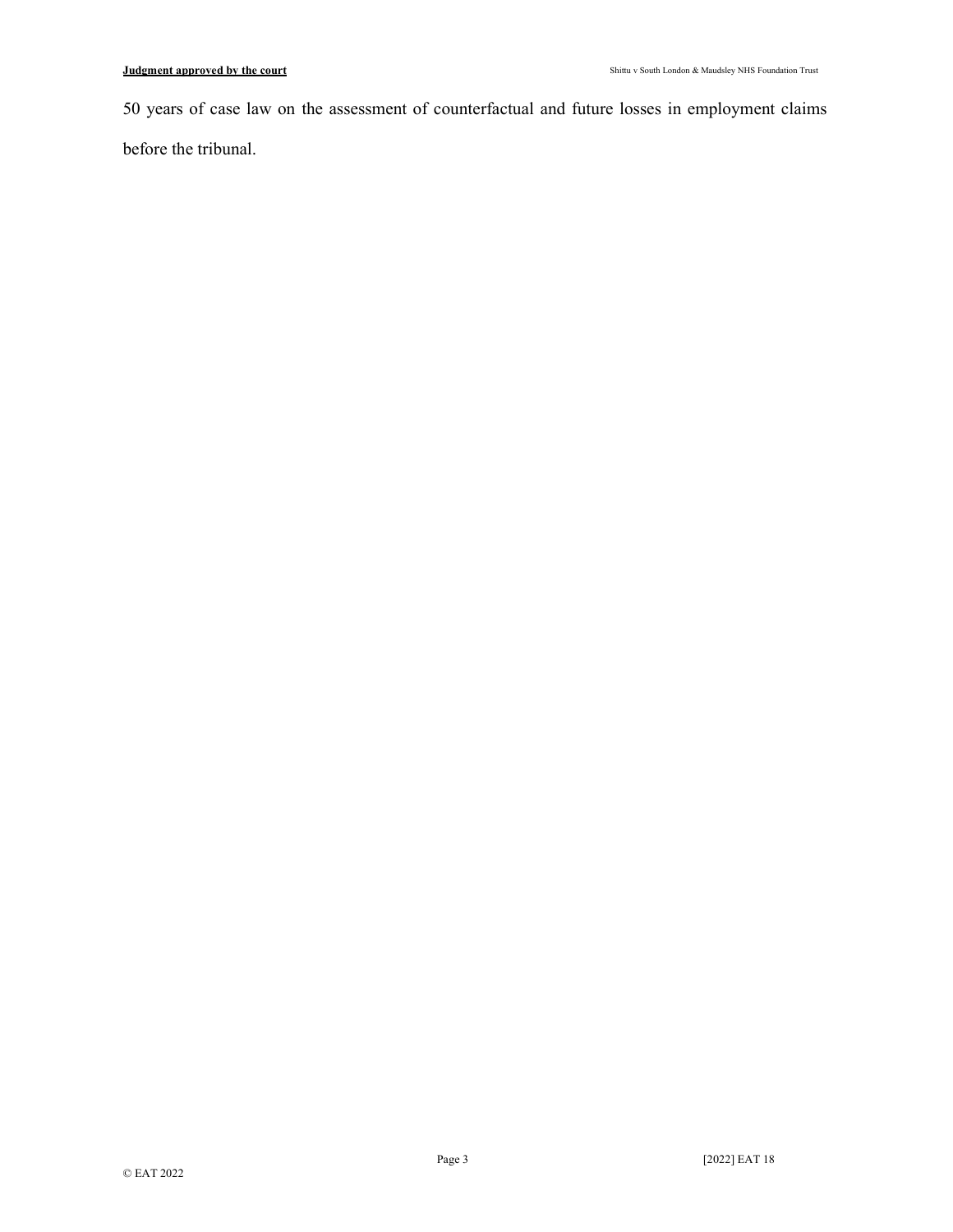#### THE HONOURABLE MRS JUSTICE STACEY DBE:

1. The issue before the appeal tribunal concerns the correct approach to the assessment of consequential loss in a remedy hearing where a claimant succeeded in a claim for both constructive unfair dismissal and discriminatory dismissal contrary to the **Equality Act 2010** (EqA 2010). The first issue was whether the tribunal had approached the assessment of a head of claim for loss of earnings as a loss of chance. If on the other hand, the tribunal had considered whether, and if so, for how long the employment relationship would have continued absent the impugned conduct on the balance of probabilities, the question was whether it was entitled to approach the matter in that way.

2. Permission to proceed to a full hearing was given by Cavanagh J on 10 December 2020. A second ground of appeal challenging the tribunal's calculation of the award for injury to feelings was dismissed upon withdrawal.

3. The appellant was the claimant before the tribunal. I shall continue to refer to the parties as they were below.

4. A tribunal hearing before Employment Judge Freer and two members, Ms B Leverton and Mr N Shanks, took place at a hearing over 11 days between January and May 2018, followed by a further 6 days deliberations in chambers in June and September 2018. A reserved judgment was sent to the parties on 15 December 2018.

5. The claimant raised a number of wide-ranging allegations of detriment and dismissal on grounds of discrimination, victimisation and harassment in breach of the EqA 2010 by reference to the protected characteristic of disability. He also alleged constructive unfair dismissal under section 98 of the Employment Rights Act 1996 (ERA 1996) – so-called ordinary unfair dismissal - citing a total of either 47 or 54 breaches of contract (depending whether the subparagraphs are included in the overall number) from 4 March 2015 to 26 July 2016. He also alleged automatically unfair dismissal by reason of protected interest disclosure contrary to section 103A ERA 1996 and, in the alternative, a health and safety reason for dismissal under section 100 ERA 1996. In addition he made allegations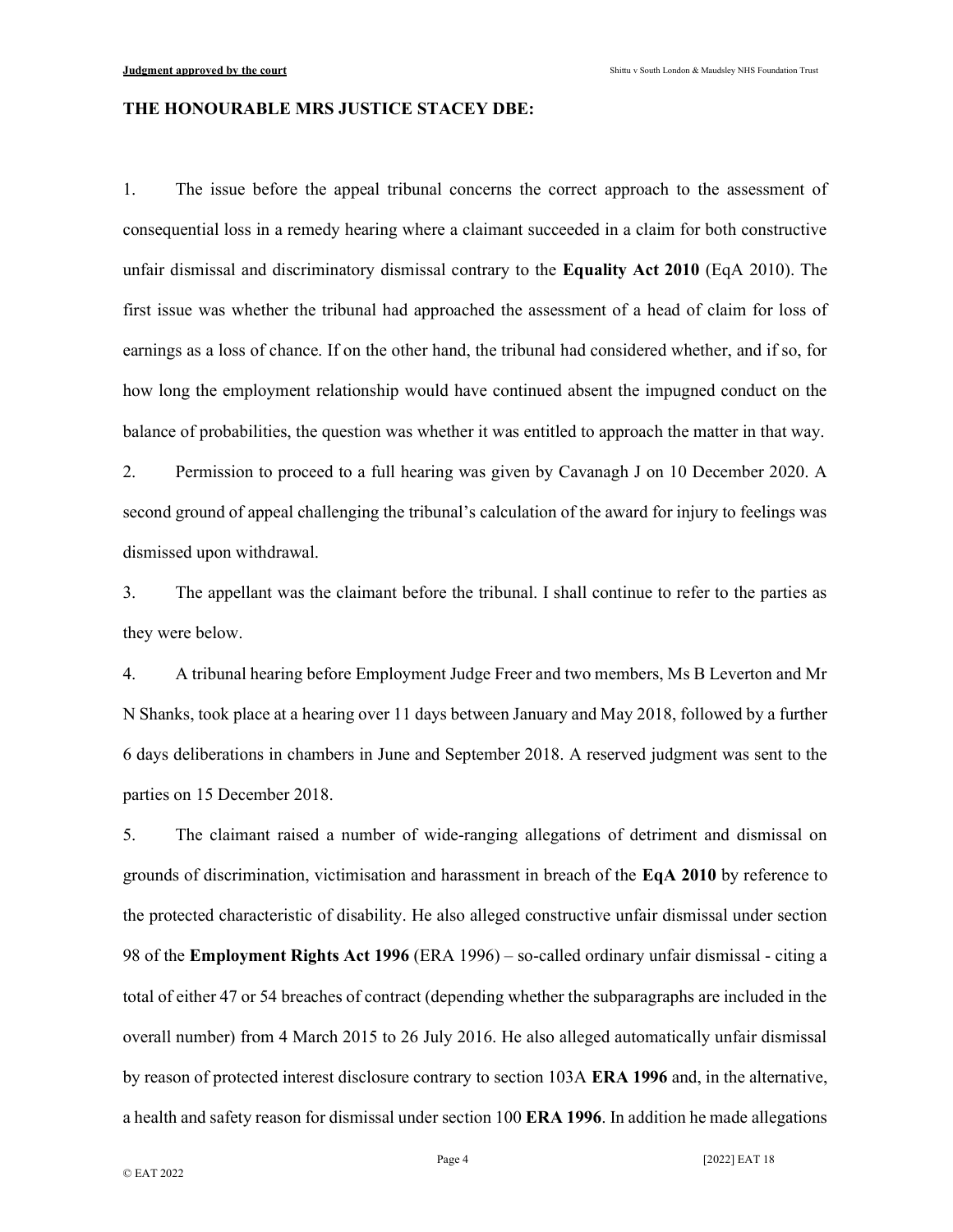of detriment on the grounds both of protected interest disclosure, contrary to section 47B of the ERA 1996 and also health and safety, together with complaints of unauthorised deductions from wages, and wrongful dismissal.

6. The claim was defended on grounds that there had been no breaches of contract at all, or none sufficient to entitle the claimant to resign in circumstances amounting to constructive dismissal, and in the alternative that he had not resigned in response to any breaches as might be found. The respondent did not advance a positive case on dismissal as an alternative in the sense that they did not put forward a potentially fair reason for dismissal or rely on a s.98(4) compliant procedure. In other words they defended all the unfair dismissal complaints on the ground that there had been no dismissal. The claims brought under  $\mathbf{Eq} \mathbf{A} 2010$  were also defended on the basis that he had not been subjected to any detriments or dismissed.

7. The claimant's claim was materially successful in respect of one factual allegation only: that the respondent had failed to investigate and deal with his complaint about being subjected to an unlawful deduction of one day's pay on 10 April 2015 when he had been absent from work at a hospital appointment for a post cancer check-up and colonoscopy. The tribunal concluded that it constituted a breach of the implied term of trust and confidence that went to the heart of the contract of employment, that the claimant had resigned partly in response to the breach and that he had been unfairly constructively dismissed contrary to section 98 of the **ERA 1996**. The treatment – namely the deduction of pay for a cancer related check up and failure to investigate and deal with the complaint - was also found to amount to both discrimination arising from disability contrary to section 15 and a failure to make a reasonable adjustment under section 21 of the EqA 2010.

8. There was one other allegation of breach of contract that was found by the tribunal to be well founded, but since it was not causative of the claimant's dismissal or connected to the discrimination complaints no remedy flowed from it.

9. All of the other complaints were either dismissed by the tribunal or withdrawn at the outset of the hearing. There is no challenge to the tribunal's findings on liability.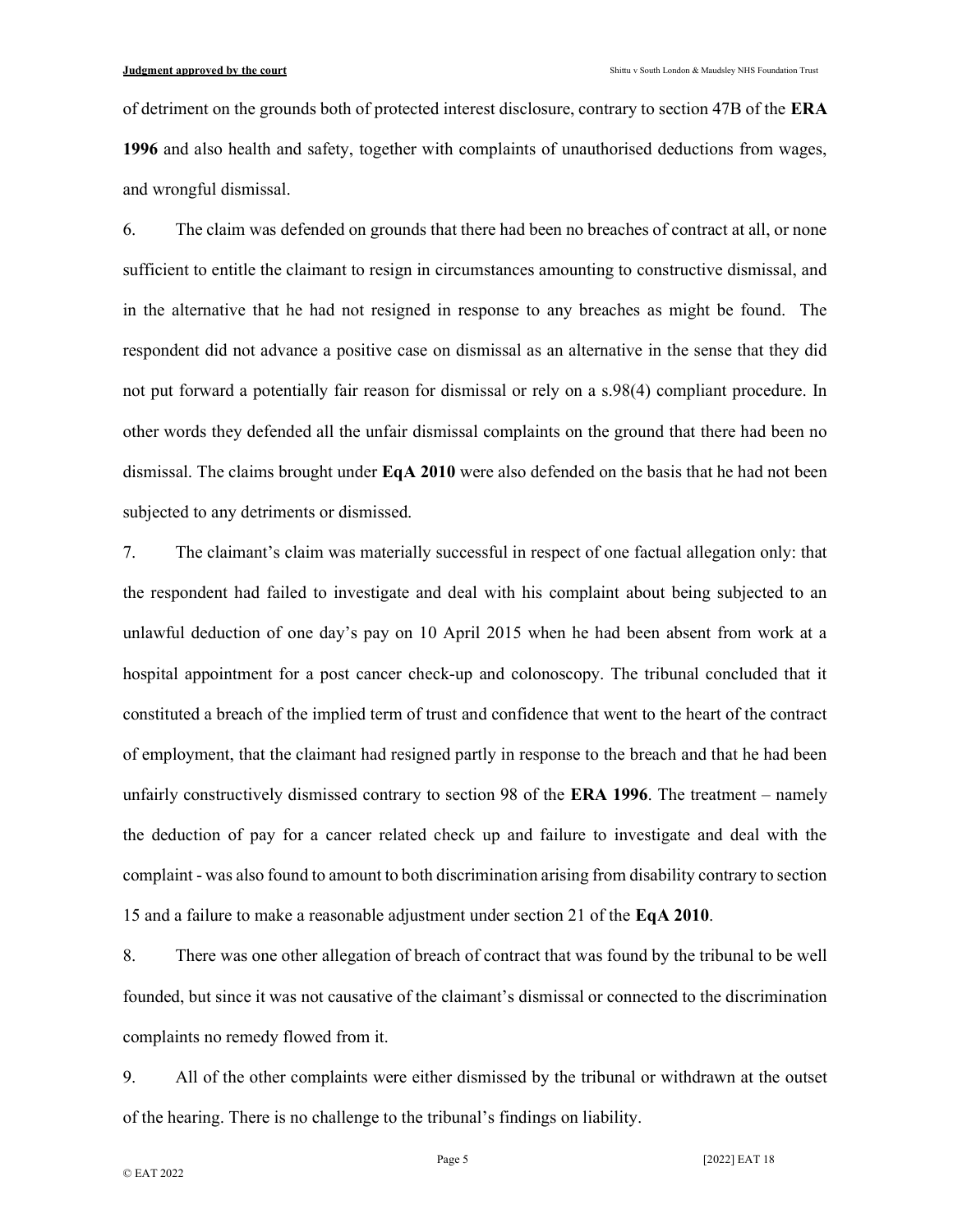#### Background Facts and the Tribunal's Liability Decision

10. It is not necessary to recite all the details of the very many allegations made in support of the claimant's various claims, beyond noting that the multiplicity of allegations presented a Herculean task for the tribunal. For example, the indirect disability discrimination complaint alleged 20 separate provisions, criteria or practices that had been applied to the claimant. In relation to the victimisation complaint, there were 9 protected acts relied on and 16 separate detriments.

11. What follows therefore is a brief summary of the case in so far as it is necessary for the purposes of this appeal. The claimant was employed by the respondent NHS Trust from September 2004, initially as a complaints administrator, then from 2013 with the job title of complaints and serious incidents case manager. His employment terminated on 10 August 2016.

12. The claimant was disabled as he had been diagnosed with bowel cancer in 2009. By paragraph 6 of schedule 1 EqA 2010 cancer is a disability. As explained in the Statutory Guidance on matters to be taken into account in determining questions relating to the definition of disability<sup>1</sup> paragraph A9:

"A9. The Act states that a person who has cancer, HIV infection or multiple sclerosis (MS) is a disabled person. This means that the person is protected by the Act effectively from the point of diagnosis."

Such a person continues to be considered as a disabled person indefinitely thereafter, whether or not the cancer is successfully treated, or if the patient is in remission, and irrespective of his or her ability to carry out normal day to day activities.

13. Thankfully in the claimant's case the cancer had been successfully treated by 11 April 2011. Thereafter he attended hospital check-ups from time to time to ensure that that remained the case. The tribunal therefore found that the claimant was disabled as a person who had previously been diagnosed with cancer. It also found that his, quite separate, conditions of stress, anxiety and

<sup>&</sup>lt;sup>1</sup> Issued by the Secretary of State in accordance with his power under s.6(5) EqA 2010 in SI2011/1159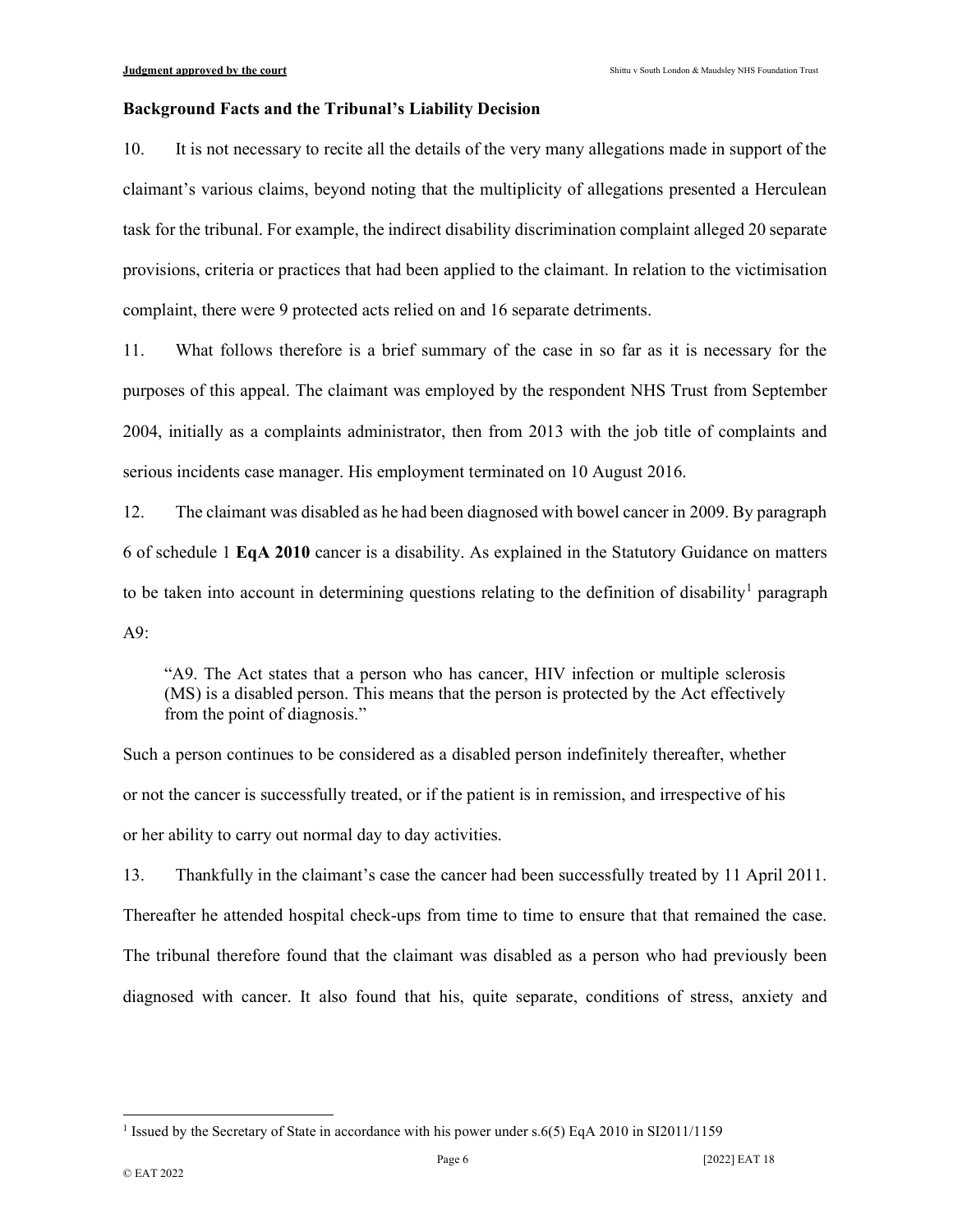depression also caused him to come within the definition of disability under section 6 of the EqA

2010 from April 2016.

14. There was a departmental reorganisation in 2013, which appears not to have been entirely successful from both the team members' and management's perspective. In March 2015 Ms Edith Adejobe was appointed as an interim assistant director of serious incidents and complaints. She sought to manage the department more closely and address some longstanding attendance issues and what was perceived by management as non-compliance with sickness and leave absence reporting procedures in the department. The tribunal recorded Ms Adejobe's evidence to the tribunal which gives a flavour of the problems as she perceived them:

"123. … the approach of employees in her team to sick leave had deteriorated to the extent where, in her view, it was considered an extension of annual leave. … Ms Adejobe also thought there was a problem with annual leave being booked without cover arrangements to the extent that in March 2015 she considered there was not a single day when every team member was at work."

15. Against that background, on Friday 10 April 2015 the claimant attended a hospital appointment for a cancer related check-up and colonoscopy, and did not attend work that day. He did not record the appointment in the respondent's e-roster system. Ms Adejobe and the head of employee relations, Ms Sally Dibben, considered the claimant had not complied with the sickness and hospital appointment reporting procedure and decided to make a deduction of pay for unauthorised absence for that day, in accordance with what they understood to be the contractual terms.

16. The tribunal examined the contractual provisions and found that:

"112. … there does not appear to be any express authorisation in the Sickness Policy to deduct pay from an employee for not complying with the very few procedural requirements set out in paragraph 14 [a reference to part of the respondent's sickness policy entitled, medical and dental appointments]."

17. The claimant was not informed that his pay would be deducted for that date, although Ms Adejobe had been advised by Ms Dibben that it would be best to inform him that his pay had been stopped, the reason why and that it was in line with the sickness policy.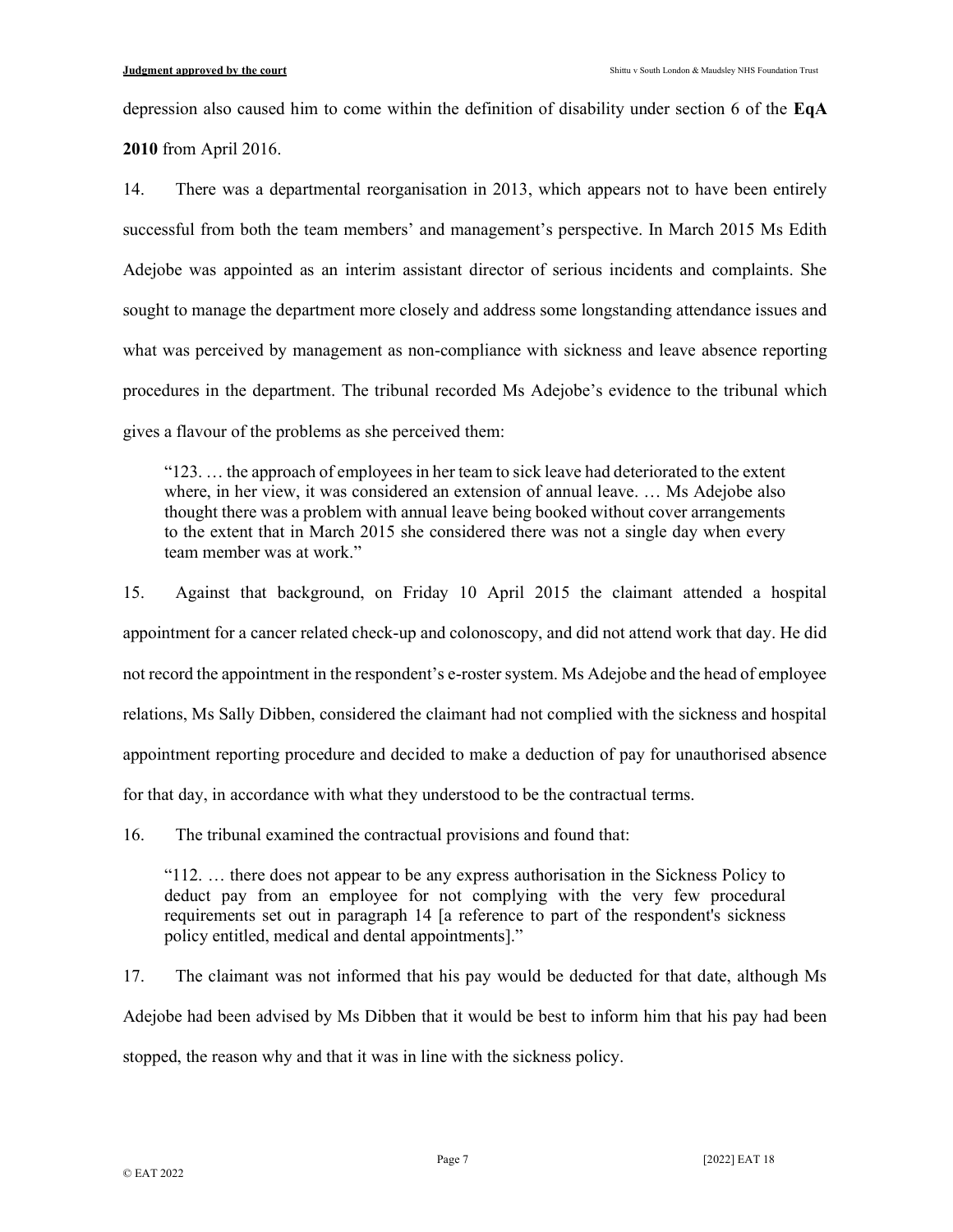18. The claimant was due to attend a routine supervision meeting with Ms Adejobe on 14 April 2015 but he was signed off sick with stress by his GP from that date, initially for a period of two weeks but in fact remained off sick for some six months and did not return to work until October 2015.

19. The claimant noted that he was missing one day's pay on 26 May 2015 when he presumably received his pay slip. On 23 June 2015 he raised in writing the missing one day's pay, together with a number of other matters relating to keeping in touch obligations during his sickness absence. Ms Adejobe should have contacted the claimant weekly during his sickness absence but did not do so for the first 8 weeks of his sickness absence. Ms Adejobe replied on 2 July 2015 in relation to the other matters raised and put in place a mechanism for keeping in touch with the claimant during his sickness absence thereafter, but was silent on the 10 April 2015 deduction. The claimant continued to raise a complaint about having lost one day's pay on 10 April 2015 in subsequent correspondence, which the tribunal found was never dealt with and nor was it reinstated in his pay packet.

20. Problems continued during the claimant's sickness absence with an unwillingness from him to engage with Ms Adejobe's weekly contact arrangements so he could update her as to his medical condition. The tribunal found that by mid-July 2015 the claimant was refusing to accept letters sent to him by his employer by recorded delivery.

21. In July 2015, the claimant and three other colleagues submitted a joint complaint concerning alleged bullying and harassment by Ms Adejobe. The respondent conducted an investigation which reported in March 2016 which did not uphold the allegations. In the meantime, the claimant had returned to work on October 2015, by which time Ms Adejobe was no longer his line manager.

22. The claimant sought to appeal the decision rejecting his and his colleagues' complaints of bullying and harassment, but under the respondent's procedure the investigation report was final and there was therefore no route of appeal. The claimant was also concerned that the wrong procedure had been used and there was much to-ing and fro-ing of correspondence on those procedural issues.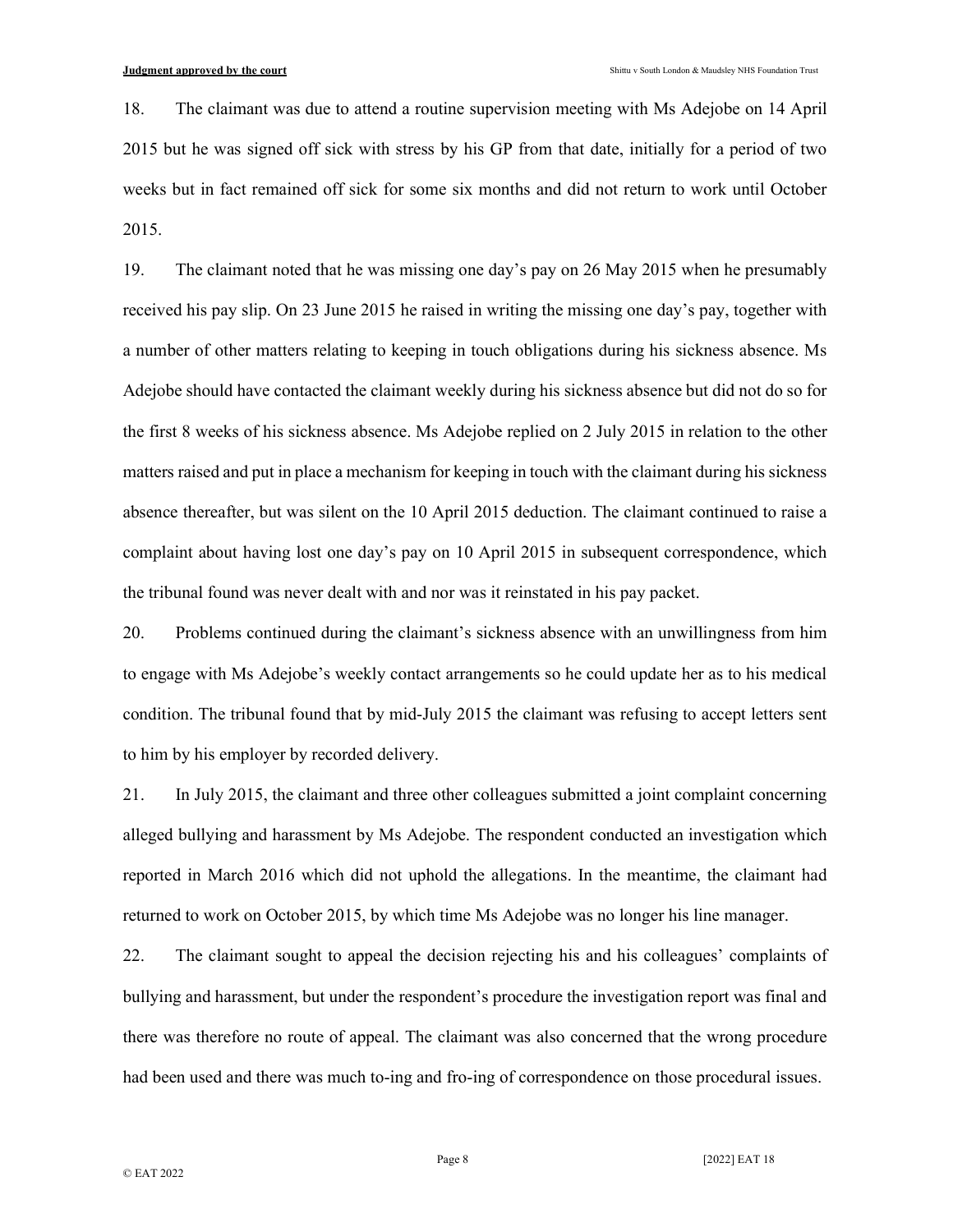23. On 24 March 2016, the claimant sent a lengthy email, repeating his earlier complaints about the issues raised in the original joint complaint as well as other matters widening the scope of his concerns. The tribunal set out an extract in paragraph 194 of its decision which illustrates the scope and style of the claimant's correspondence:

"As stated in the complaint itself, this is not also limited to bullying staff by EA [Ms Adejobe], as the convoluted and biased report of your investigators would like everyone to believe. It was to highlight unfair practices employed by senior management within the nursing directorate who were abusing their position of authority for self-interest, self-promotion all in the name of "professional relationship" to benefit only themselves to the stress and detriment of junior staff. … I can appreciate that having to deal with the issues we raised shortly before your planned retirement may not be what you wish for. Nevertheless, I believe that there is surely the "need to revisit past events" and I look forward to hearing from you regarding the appeal and a grievance against your investigators within the timeframe set out in the Trust's grievance policy and procedure."

24. The Trust, however, maintained its position that the investigation had been concluded and that

there was no appeal against the harassment and bullying complaint which had been dismissed.

25. In April 2016, the claimant commenced a further period of sickness absence for stress and he remained off sick until his resignation on 10 August 2016.

26. Meanwhile, the matter came to the attention of the chief executive of the Trust, Dr Matthew Patrick, when the claimant sent a lengthy email directly to him, followed by a further document on 7 July 2016 entitled "Formal Grievance". Dr Patrick sent what the tribunal considered to be a conciliatory response, which again the tribunal set out verbatim at paragraph 119, suggesting a meeting to consider a way forward and expressing concern that from the claimant's letter it appeared that his health continued to be a problem. Dr Patrick reassured the claimant that he did not wish to take any steps that might exacerbate his current condition, but would like to meet with him along with Louise Hall, the director of human resources, when he was fit to return. In the meantime, Dr Patrick would await the claimant's forthcoming occupational health appointment on 21 July 2016.

27. The offered meeting never took place because the claimant resigned with immediate effect by letter dated 10 August 2016. The resignation letter which covered five pages raised many issues, one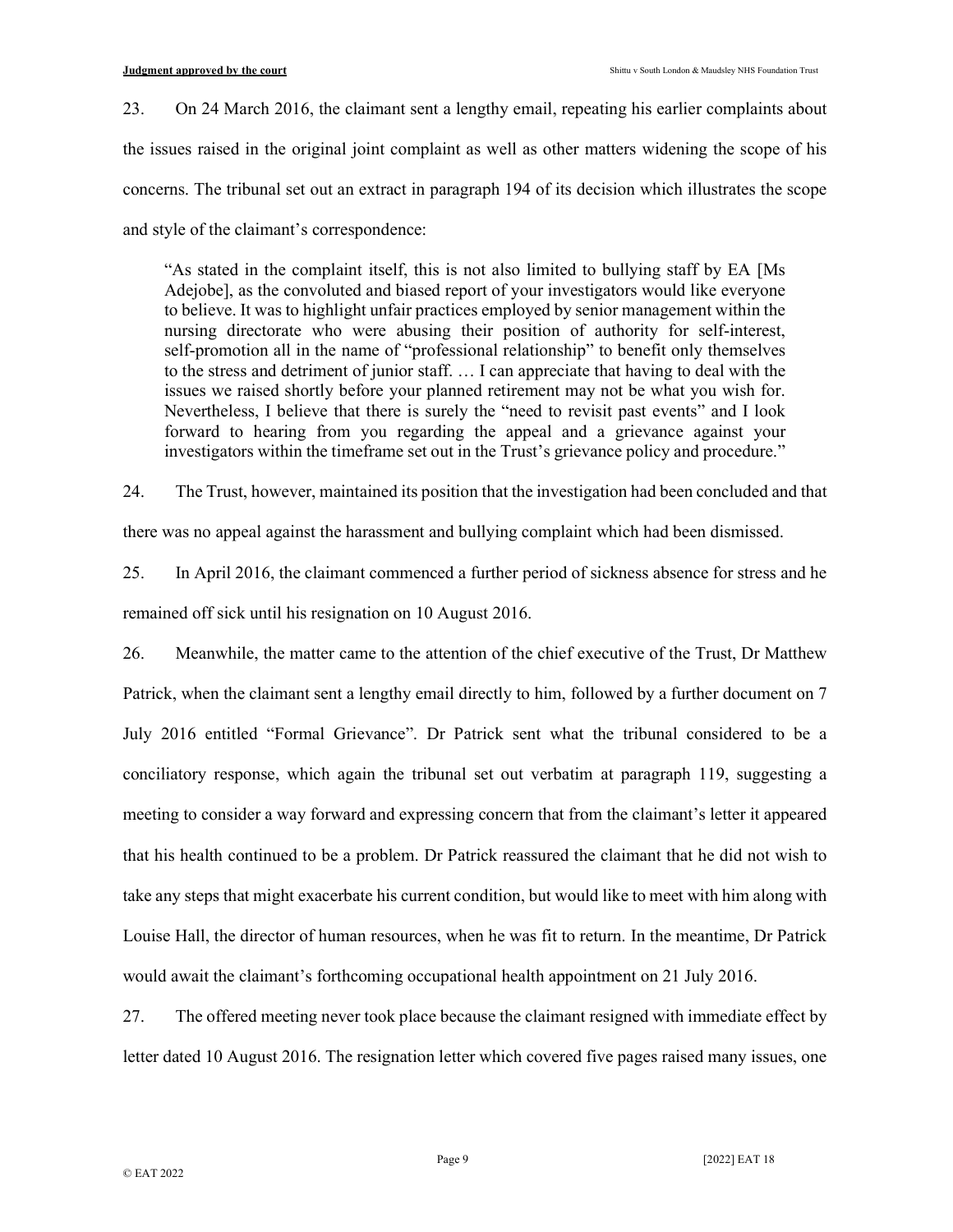of which was the deduction of one day's pay on 10 April 2015 and the failure to address the claimant's complaint about it.

28. The tribunal analysed the legal issues arising from the 10 April 2015 deduction from pay. It found that the matter could not be raised as a freestanding complaint under Part II ERA 1996 as it had not been brought within three months of the deduction in question. However, they concluded (paragraph 134) that the respondent had failed to address the claimant's complaint about the deduction from pay and that even though the deduction was a relatively modest amount, the fact that it was connected with his cancer related hospital attendance was, in all the circumstances, conduct without reasonable and proper cause which was likely to have the effect of damaging or seriously destroying the implied term of trust and confidence, and was thus a fundamental breach of contract.

29. The only other complaint in the constructive dismissal allegation that the tribunal found amounted to a breach of contract was allegation (f), that Ms Adejobe had failed to contact the claimant during the first eight weeks of his sickness absence or agree any keeping in touch arrangements. The tribunal found that Ms Adejobe had acted without reasonable and proper cause (paragraph 148). Although the tribunal concluded that Ms Adejobe's inaction was not calculated to seriously damage trust and confidence, the tribunal found that it was likely to do so.

30. Having made conclusions on each allegation as a standalone complaint of a breach of the implied term of mutual trust and confidence, the tribunal then stood back to consider the allegations as a whole (see paragraphs 277 to 285 of the liability decision). In paragraph 283 they concluded that the issue in relation to the deduction of pay on 10 April 2015 was extant at the time of the claimant's resignation and formed part of the reason for his leaving employment, as set out in his resignation letter. The tribunal concluded that the claimant had not affirmed the breach as it had found as a fact that he had raised it expressly and repeatedly throughout his bullying and harassment complaint.

31. On the second breach of contract found by the tribunal (allegation (f)), it concluded that although the eight-week delay before Ms Adejobe contacted the claimant amounted to a fundamental breach of the implied term, it did not however form part of the reason for the claimant leaving his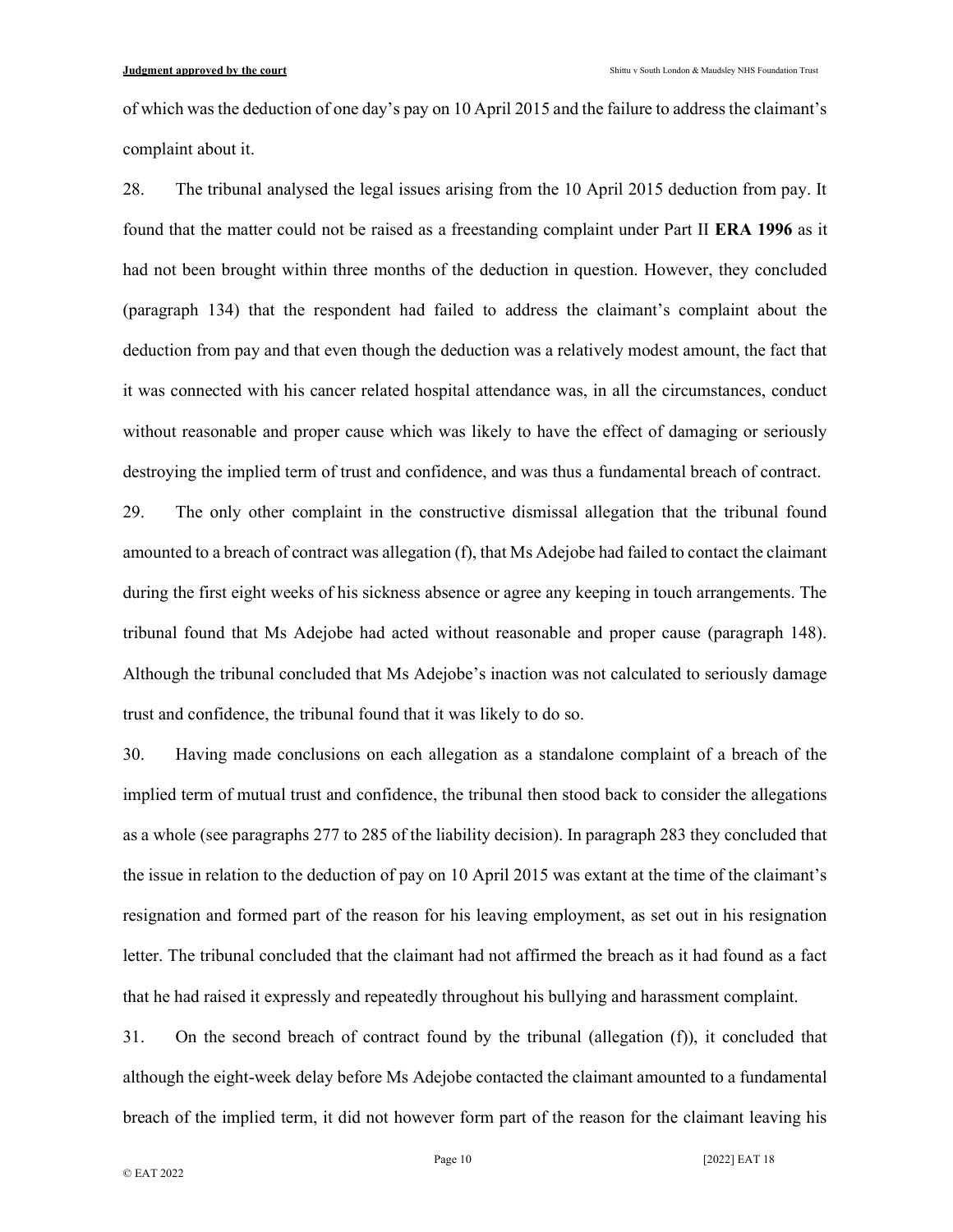employment. In any event, by the time of his resignation, the claimant had affirmed that particular breach by continuing in his employment for a period of over a year after she had put in place weekly contact arrangements.

32. It was the tribunal's conclusion that the claimant resigned partly in response to the fundamental breach of the implied term of trust and confidence to deal with complaints, which was underpinned by an express contractual and statutory right not to be subjected to unlawful deductions of wages. However the tribunal considered that the series of events and allegations of fundamental breach of contract both individually and as a whole did not amount to a fundamental breach of contract.

"283. The Tribunal concludes that the issue relating to the deduction of pay on 10 April 2015 was extant at the time of the Claimant's resignation and formed part of the reason for the Claimant leaving his employment as set out in his resignation letter. The Tribunal concludes that the Claimant had not affirmed the breach as he had raised it expressly throughout his bullying and harassment complaint."

33. As already noted, the respondent had not advanced a potentially fair reason for the dismissal and the tribunal therefore found the claimant's constructive dismissal was unfair.

34. The tribunal also found that the failure to address the claimant's concern in relation to the deduction of one day's pay constituted two forms of disability discrimination: a failure to make reasonable adjustments, contrary to section 21 of the EqA 2010 (paragraphs 295 to 296 of the liability reasons), and discrimination arising from disability, contrary to section 15 in relation to the same matter (paragraph 365).

35. There is no appeal from the liability decision.

#### Remedy Hearing and Judgment

36. The matter then came before the same tribunal for a further five days on the remedy hearing: 25 to 27 November 2019 for the hearing and in chambers on 17 and 21 February 2020. A reserved judgment was sent to the parties on 26 May 2020.

37. The claimant was awarded a basic award in respect of his unfair dismissal claim of £5,748, loss of statutory rights of £500, injury to feelings of £5,000 and interest of £997.26, making a total of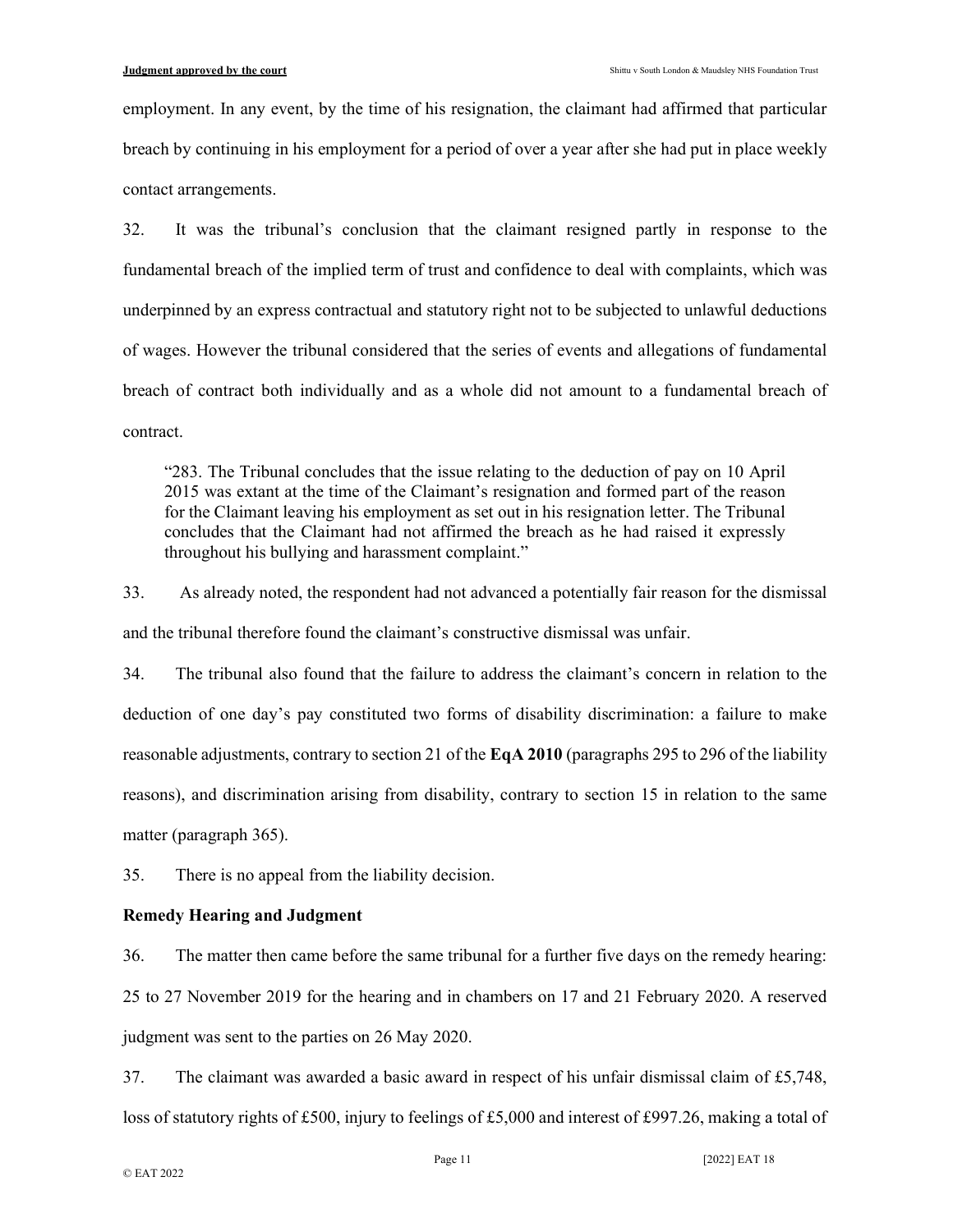$£12,245.26$ . He was not awarded any compensatory award under the unfair dismissal claim nor any loss of earnings damages under the discrimination claims. Although not expressly stated in the judgment, it is apparent from the tribunal's reasons that only the basic award was made in respect of the unfair dismissal claim and the other heads of damage were awarded under the EqA 2010 claim.

38. The appeal concerns the refusal of the tribunal to make any compensatory award for loss of earnings in respect of the unfair dismissal claim, or any loss of earnings compensation in respect of the EqA 2010 claims. I was informed today that the loss – which cannot be awarded twice in respect of the same loss by virtue of s. 126 ERA 1996 - was claimed in the first place under the discrimination cause of action and in the alternative as part of the unfair dismissal compensatory award, in order to avoid the statutory cap limiting the amount of compensation that may be awarded in an unfair dismissal complaint which does not apply to a discrimination complaint. However it is a distinction which makes no difference on the facts of this case. The schedule of loss was not in the bundle before me.

39. It was common ground that the tribunal gave itself the following direction as to the issues on remedy at paragraphs 4 to 20 of the judgment:

"4. The statutory provisions relating to remedy for unfair dismissal are set out in sections 112 to 127 of the Employment Rights Act 1996.

5. It is well-established law that the principle contained in Polkey -v- A E Dayton Services Ltd [1987] IRLR 503, HL, applies to the consideration of the just and equitable element of the Compensatory Award. A Tribunal may reduce the Compensatory Award where an unfairly dismissed employee may have been dismissed fairly at a later date or if a proper procedure had been followed.

6. There is no need for an 'all or nothing' decision. If the Tribunal thinks there is a doubt whether or not the employee would have been dismissed, this element can be reflected by reducing the normal amount of compensation by a percentage representing the chance that the employee would still have lost his employment.

7. In Software 2000 Ltd -v- Andrews [2007] IRLR 568, the EAT reviewed the authorities and set out some guidance, such as:

"If the employer seeks to contend that the employee would or might have ceased to be employed in any event had fair procedures been followed, or alternatively would not have continued in employment indefinitely, it is for him to adduce any relevant evidence on which he wishes to rely. However, the Tribunal must have regard to all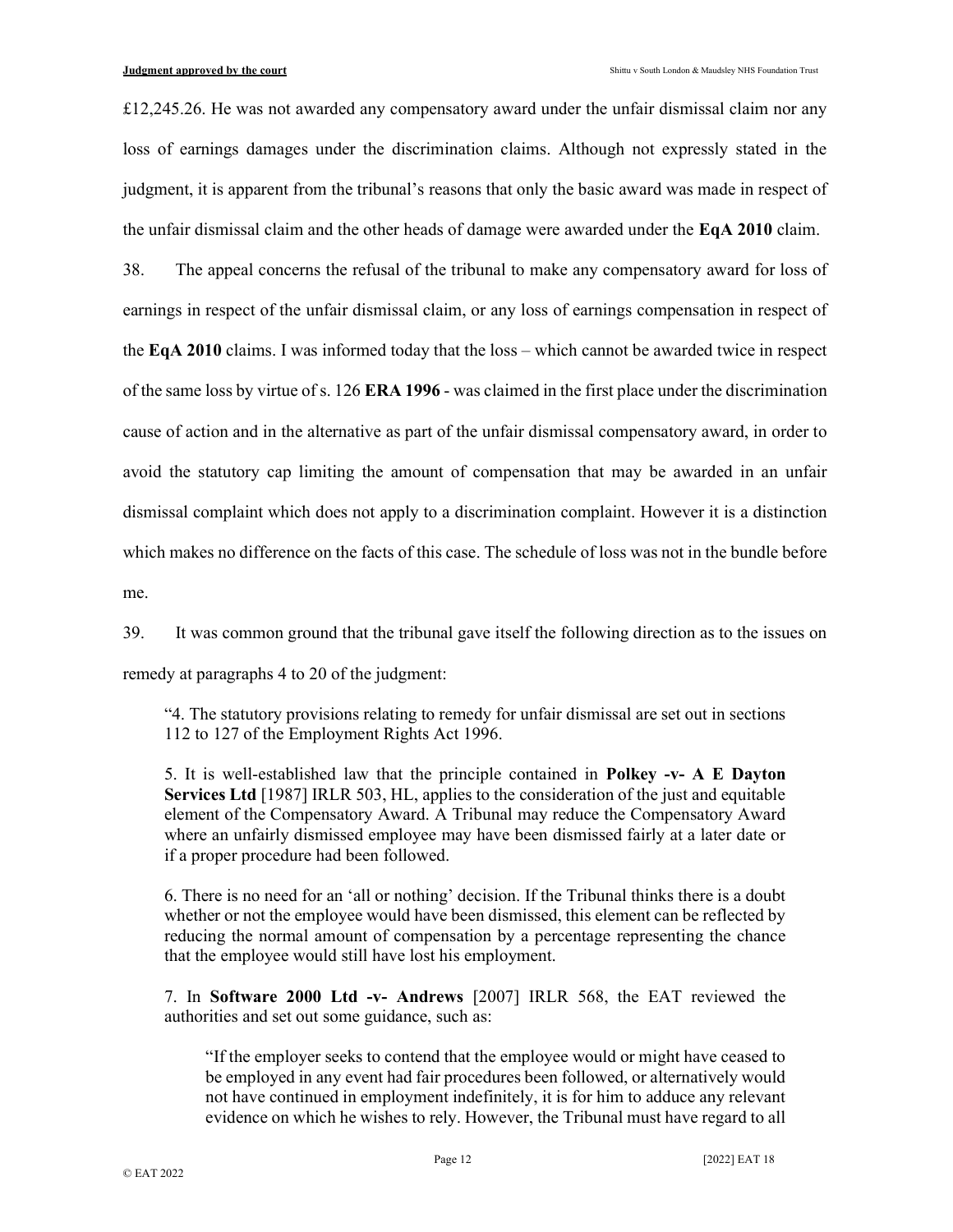the evidence when making that assessment, including any evidence from the employee himself."

8. By combination of Section 207A and Schedule A2 of the Trade Union and Labour Relations (Consolidation) Act 1992 and section 124A of the Employment Rights Act 1996, where a claim by an employee is made under any of the jurisdictions listed in Schedule A2 of the 1992 Act and is also one to which the ACAS Code of Practice on Disciplinary and Grievance Procedures applies, where a party has failed to comply with that Code in relation to that matter, and that failure was unreasonable, the Tribunal may, if it considers it just and equitable in all the circumstances to do so, increase or decrease any compensatory award by no more than 25%.

9. Such an adjustment shall be applied immediately before any reduction for contributory fault and any adjustment under section 38 of the Employment Act 2002 for a failure to provide employment particulars.

10. By virtue of section 122(2), a Tribunal may reduce the basic award where the conduct of the employee before the dismissal was such that it would be just and equitable to do so. Also, by virtue of section 123(6), the Tribunal may reduce the compensatory award by such proportion as it considers just and equitable where the dismissal was to any extent caused or contributed to by any action of the employee.

11. The remedy provisions in discrimination claims at the Employment Tribunal are set out in section 124 of the Equality Act 2010.

12. A Tribunal is not obliged to actually make an order for compensation if it doesn't consider it to be just and equitable to do so, but once it has decided to make an order for compensation, it must adopt the usual measure of damages in the same way as damages for a statutory tort.

13. The claimant is to be put into the financial position they would have been 'but for' the unlawful conduct of the employer. (see **Ministry of Defence -v- Cannock** [1994] ICR 918)

14. It is the Claimant's personal loss, or estimated loss, which is important and not any hypothetical loss calculated on the basis of how a 'reasonable employer' might have behaved.

15. The loss must be attributable to the specific act that has been held to constitute discrimination, and compensation should not be awarded in respect of other acts either inferring discrimination or showing discrimination that is not part of the pleaded claim.

16. Where loss has been caused by a combination of factors, of which some factors are not the unlawful discrimination, the compensation awarded can be discounted by a percentage to reflect that circumstance.

17. The EAT in Thaine -v- London School of Economics [2010] ICR 1422 held that: "The test for causation when more than one event causes the harm is to ask whether the conduct for which the defendant is liable materially contributed to the harm. … But the extent of its liability is another matter entirely. [The Respondent] is liable only to the extent of that contribution."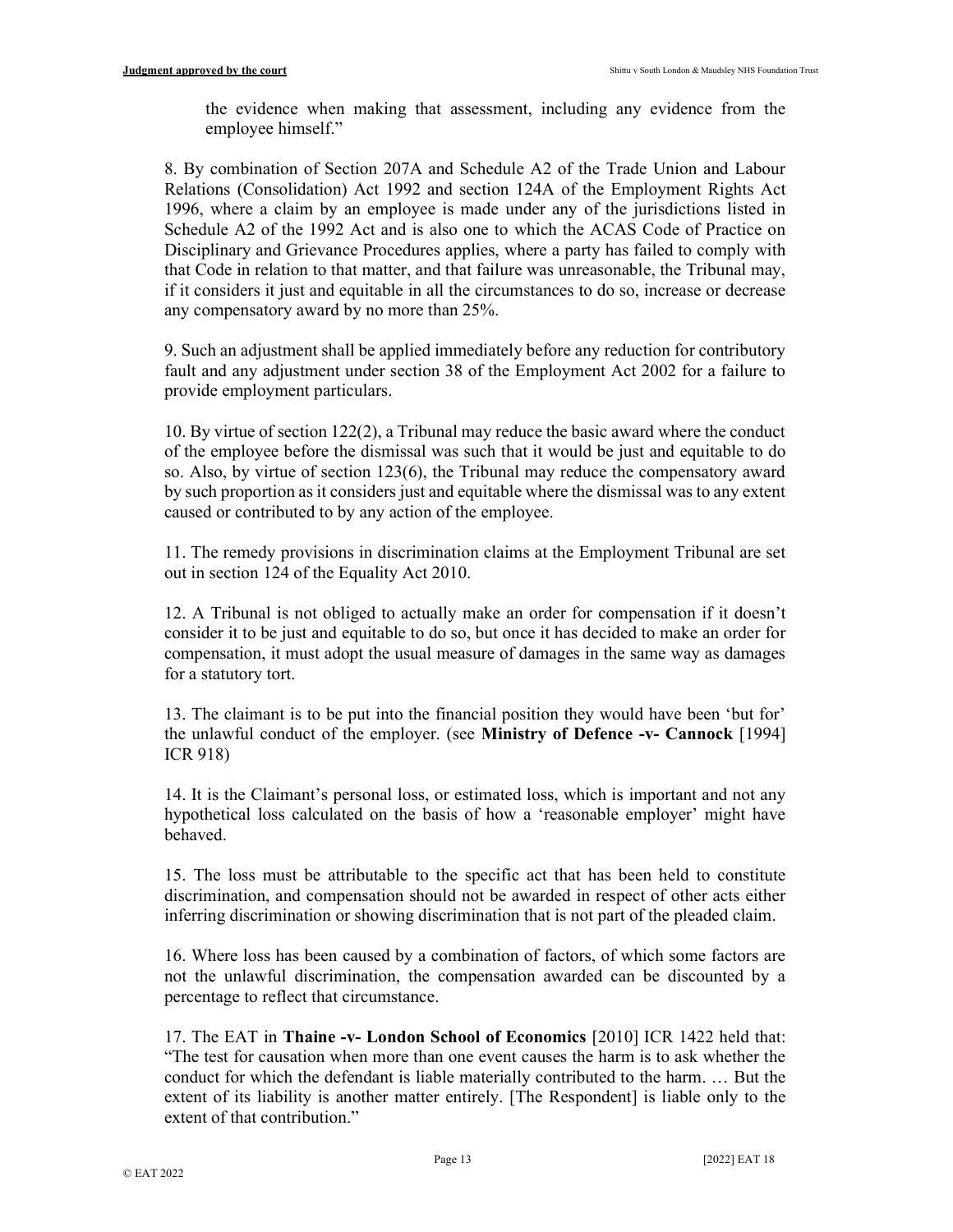18. However, focus should be on the relative apportionment of the harm and not on the causative contribution to the discrimination as found. The assessment is of the particular part of the loss that is due to the wrong (see BAE Operating Systems Ltd -v- Conczak [2017] EWCA Civ. 1188).

19. There is no requirement for the loss suffered to be 'reasonably foreseeable'. Compensation is awarded in respect of all harm that arises naturally and directly from the act of discrimination (see Essa -v- Laing [2004] ICR 746; and Chagger -v- Abbey National plc [2010] IRLR 47).

20. The Tribunal must take into account the chance that the Respondent might have caused the same damage lawfully if it had not done so on discriminatory grounds. Which effectively means applying a similar approach to the *Polkey* principle in unfair dismissal cases and assess what would have happened if there had not been the discriminatory conduct."

40. Mr MacDonald acknowledges that if the tribunal followed its own direction, his appeal must

fail. His argument, however, is that they did not.

41. As a supplementary point, he argues that there were inadequate reasons for the tribunal

judgment which is therefore not Meek-compliant as an additional ground of appeal.

42. The tribunal then made the following observations:

"42. The Tribunal concludes on balance that the deduction from pay in April 2015 [the deduction of one day's pay] was only one very small part of the overall problem. If that deduction had not occurred the Claimant would have been off work in any event. The Claimant had returned to work in October 2015 for six months and the events in April 2016 were not materially due to the 10 April 2015 deduction. There were significantly more unrelated matters occurring. The Tribunal concludes that the Claimant's pay would have reduced to half pay in any event.

43. The Tribunal also concludes that although no detriment of dismissal was relied upon as part of the discrimination arising from disability and failure to make reasonable adjustment claims, those circumstances did form part of the Claimant's reason for leaving his employment and therefore loss of earnings may arise from the dismissal in respect of those claims and requires consideration.

44. The Tribunal refers to paragraphs 84 and 85 of the Claimant's submission which accepts, quite correctly, that a *Polkey* reduction does not apply in discrimination claims, but considers that factors relevant to a *Polkey* deduction are likely to be relevant to the discrimination context and states the Claimant's position that he would not have resigned 'but for' the disability discrimination."

43. The tribunal then considered carefully "the extent to which the 10 April 2015 deduction and

the complaint made on 23 June 2015 had a part in the circumstances" by reference to the evidence.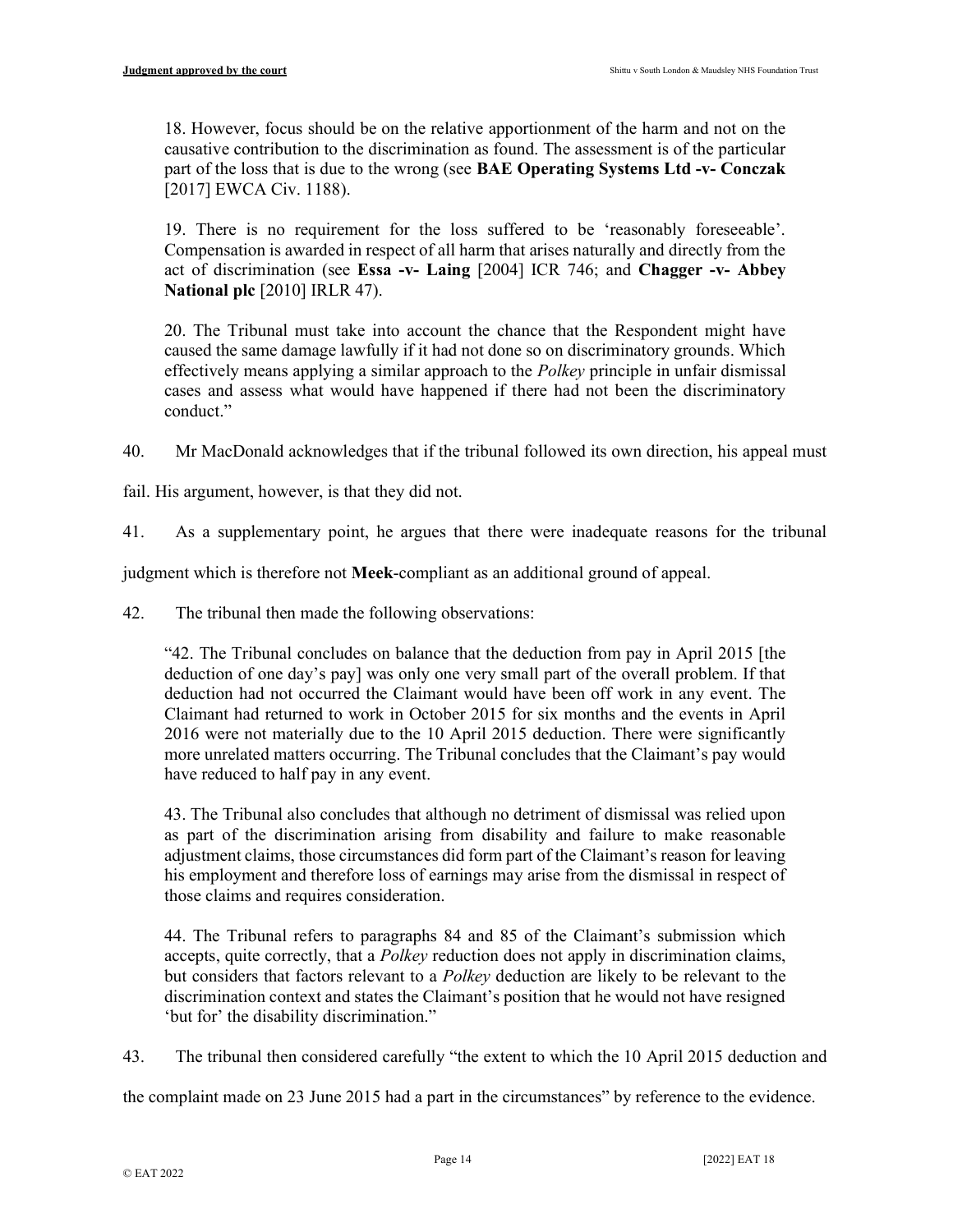44. The tribunal rejected the claimant's assertion that the respondent's failure to address the deduction of one day's pay on 10 April 2015 had been constantly on his mind and was a seam that ran through his complaints, the "golden thread" running throughout the claimant's issues, as he had put it in his oral evidence (paragraph 55). It was not consistent with the contemporaneous documentation, the history of his complaints and grievances both prior to his discovery of the deduction of 1 day's pay in June 2015 and thereafter up to his resignation in August the following year, nor the medical records, and a number of expert medical and psychiatric reports that had been commissioned by the parties.

45. The tribunal found as a fact that the claimant's concerns about the pay deduction on 10 April 2015 had formed a very small part of a large series of allegations of both discrimination and breach of contract and various other breaches of employment rights that were not well-founded as there were significantly more unrelated matters occurring which caused his lengthy absences for stress and the source of his unhappiness at work.

46. The tribunal concluded at paragraph 85:

"85. Therefore although the Claimant gave in evidence, both written and oral, his account of the effects that the deduction and the complaint had on him, the Tribunal concludes that this needs to be approached with particular caution given the very limited success in his proceedings at the Tribunal and the surrounding evidence."

47. Ms Chudleigh submits that it is implicit in the tribunal's findings that they found the claimant to be a liar. I would not go so far, it is also possible that he had misremembered and the tribunal has not identified the reason for the claimant's inaccuracy. I draw no conclusions that he was thought to be dishonest and put that suggestion immediately out of my mind. The important point is that his evidence was not accepted. In relation to the discrimination complaint the tribunal concluded in paragraph 86:

"86. When all matters are considered, in particular the medical evidence, the Tribunal is led to the conclusion that had [the] 10 April 2015 deduction and the 23 June 2015 complaint not happened the remainder of the events would have occurred, the Claimant would not have been in any materially different position and would have resigned."

48. In paragraph 87: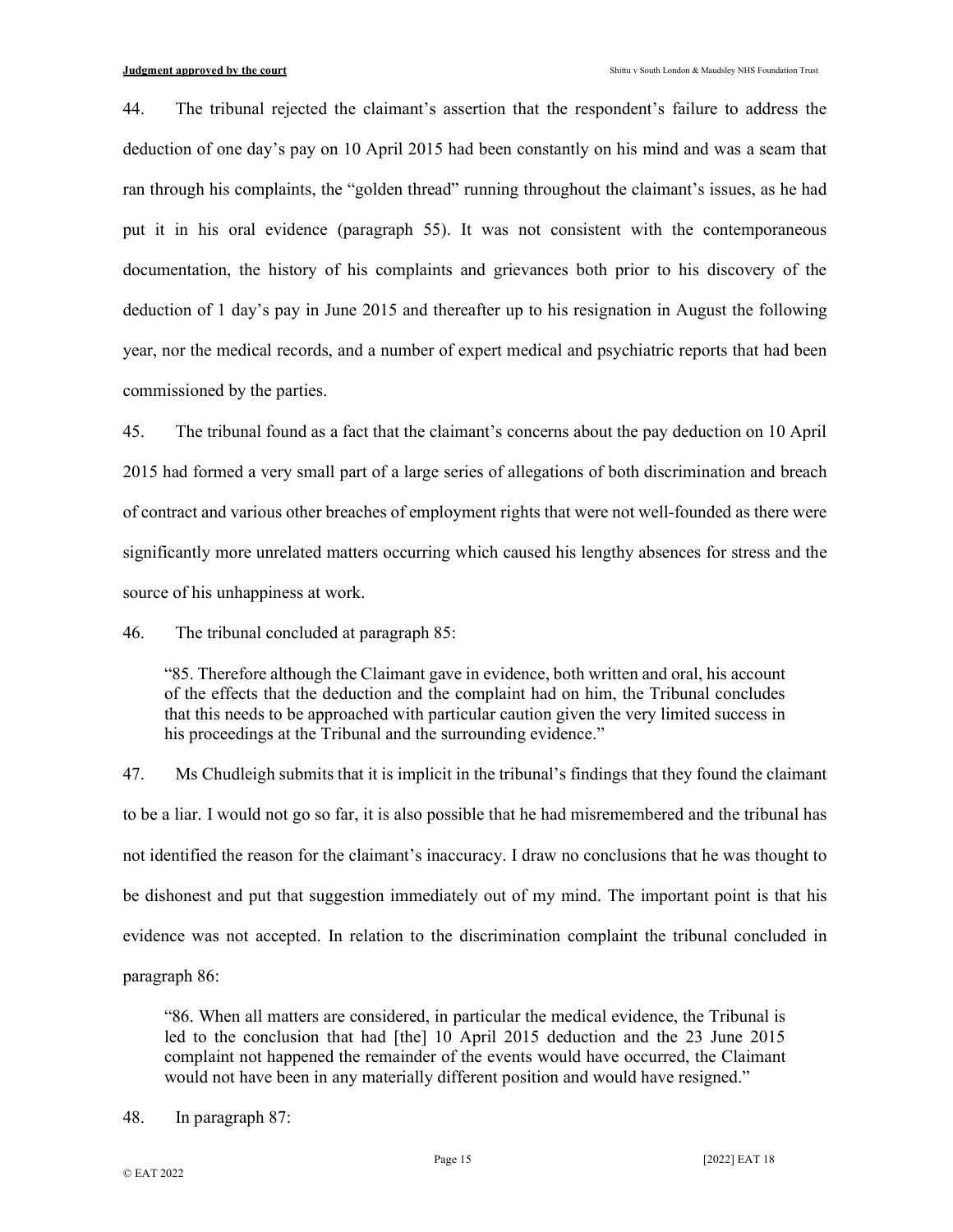"87. The Tribunal therefore concludes that there is no loss of earnings that arises from the Claimant's discrimination complaints attributable to the acts of discrimination as found."

49. It reaches a similar conclusion in paragraph 121, addressing a compensatory award and an

assessment of a Polkey deduction:

"121. For the reasons given above relating to the discrimination claims, when considering the Polkey principle the Tribunal inevitably reaches the unanimous conclusion that the Claimant would have resigned in any event absent the deduction from wages and consequent complaint issue arising in April 2015 and accordingly no loss of earnings arise."

He therefore received no loss of earnings compensation for either discrimination or constructive

unfair dismissal.

50. Under the separate headings of "Psychiatric Injury" and also "Injury to feelings" in the

discrimination complaints, the tribunal made separate findings.

"108. The Tribunal repeats its conclusions above that had the 10 April 2015 deduction and the consequential complaint not occurred, on balance, the same events would likely have happened, on the same timings and the same psychiatric health issues would have arisen."

And in paragraph 117 the tribunal made its conclusions on the injury to feelings head of claim:

"117. … the Tribunal finds on balance that the Claimant would have resigned in any event, … [and] having regard to all the evidence above that an award of £5,000 is appropriate. …"

Although an appeal to the tribunal's injury to feelings award was withdrawn by the claimant, Mr

MacDonald submits that by stating that it is "repeating its conclusions" about the consequences of

the pay deduction and then stating "on balance" in paragraphs 108 and 117, it is implicit that the

tribunal also decided the loss of earnings point on balance of probabilities and thus failed to follow

its own self-direction as to the correct approach to the assessment of damages for discrimination.

# Grounds of Appeal

51. The claimant argues that the tribunal had irrationally and erroneously moved from a finding that the claimant would have resigned in any event, which had been made on the balance of probabilities, to a 100% Polkey reduction. Mr MacDonald advanced a number of propositions.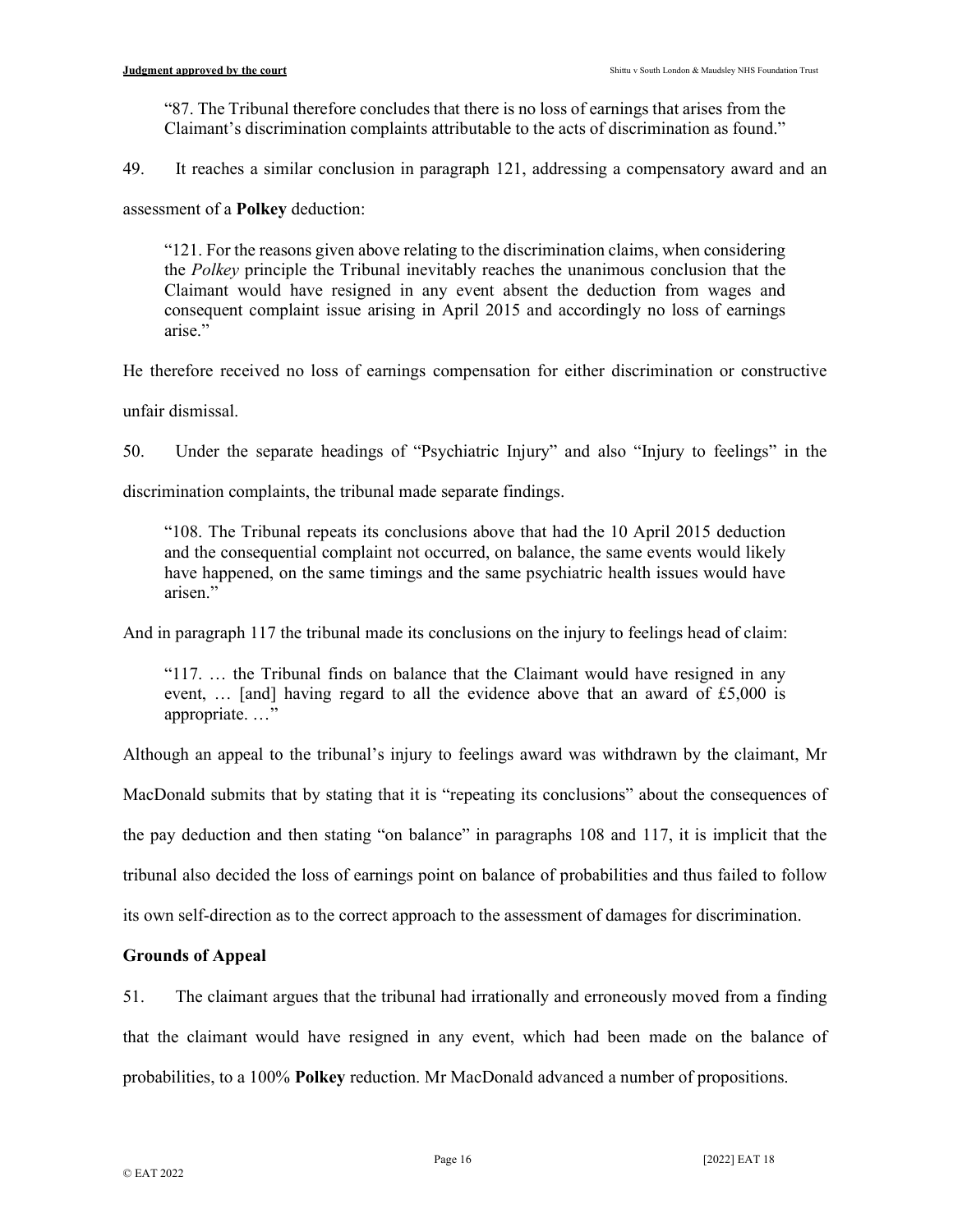52. Polkey calls for a predictive exercise, asking what the chances were that the employer would have dismissed fairly in the circumstances, and requiring a focus on the employer's likely thought processes: Grantchester Construction (Eastern) Ltd v Attrill [UKEAT/0327/12] at [10]. It is therefore not right to move from an assessment of 50 per cent chance to a conclusion that the employer inevitably would have dismissed: Grantchester at [25]. The tribunal may apply a percentage reduction, or limit losses to a fixed period: Zebrowski v Concentric Birmingham Limited UKEAT/0245/16 at [50], [53], [54].

53. For a tribunal to decide that an employee would have been dismissed after a specific period the tribunal must be certain (i.e. find a 100% chance) that the employee would have been dismissed (or resigned) at that point: Zebrowski at [34]. It therefore follows that to conclude that the employment would have ended on the same date as the unfair dismissal is to make a strong finding that there was no chance that the employment would have continued: Hamer v Kaltz Ltd UKEAT/0502/13.

54. The tribunal must consider all the relevant facts and circumstances: Frew v Springboig St John's School UKEAT/0052/10 at [26].

55. The burden is on the employer, not to prove any fact on the balance of probabilities, but to satisfy the tribunal that a future chance would have happened: Grayson v Paycare UKEAT/0248/15 per Kerr J at [17], [32], [46 – 48], [51].

56. Similarly in the Equality Act claims, in assessing loss flowing from discrimination, the correct approach is not to speculate as to what would have happened as if it involved questions of fact, to be decided on the balance of probabilities – but rather to assess matters of chance in a broad and sensible manner: Ministry of Defence v Cannock [1994] ICR 918, 930E-F, 937F-H, 938A-B per Morison J. the tribunal therefore erred by deciding the matter on the balance of probabilities, thus leaving the claimant with nothing.

57. In the alternative, he argues that the decision was not adequately reasoned and is not Meekcomplaint.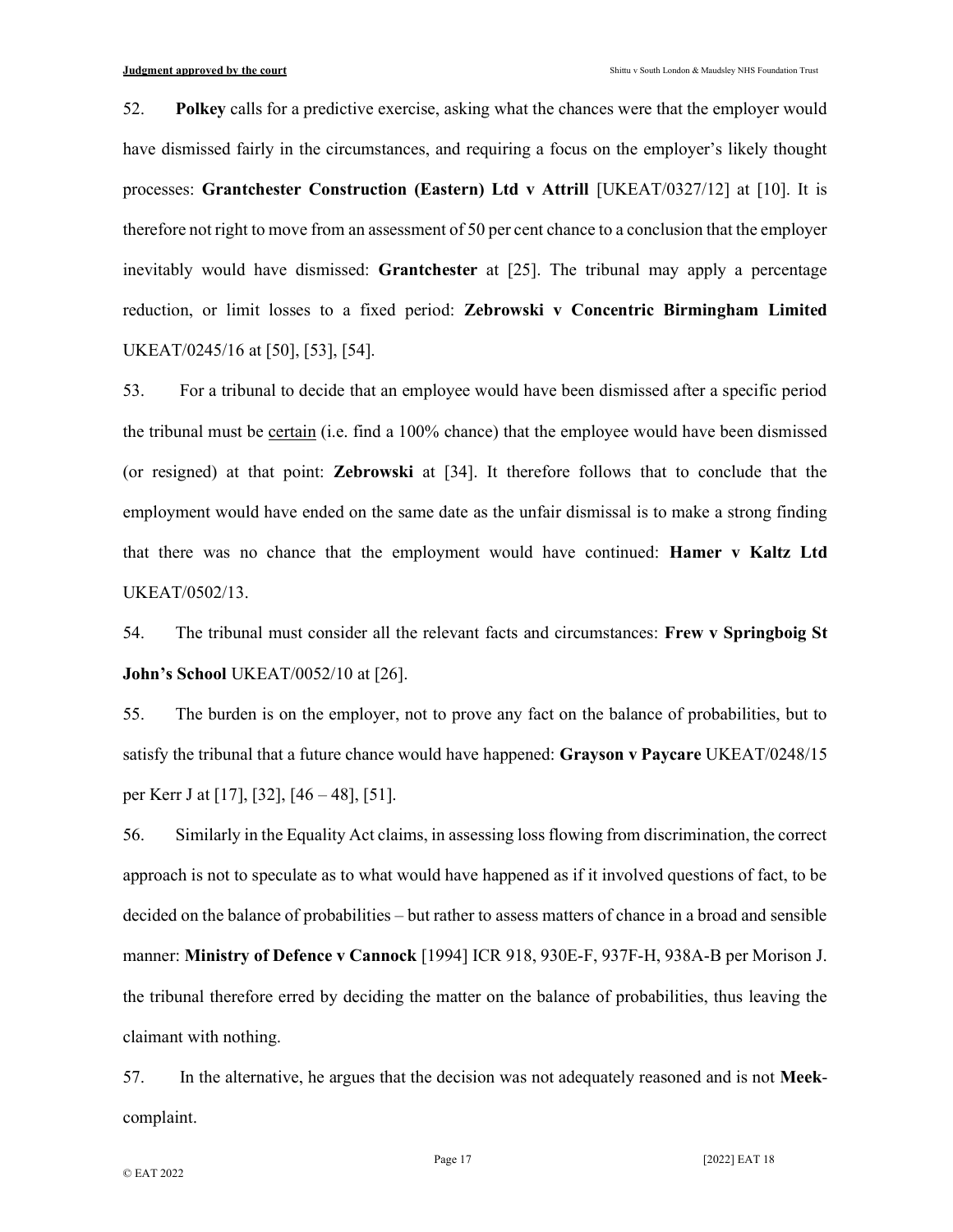58. The appeal is resisted by Ms Chudleigh for the respondent NHS Trust on the basis that either the tribunal made a finding in paragraphs 86 and 121 that there was a 100% loss of chance. But even if the tribunal had in fact approached the matter on the balance of probabilities, it was permissible for it to do so. There was no contradiction between the finding in the liability judgment that the claimant had been unfairly constructively dismissed following his pay deduction and failure to deal with his complaint and the finding that he would have resigned anyway and was therefore not entitled to any loss of earnings compensation (see Wright v North Ayrshire Council [2014] ICR 77).

59. She referred to the case of BMI Healthcare Ltd v Shoukrey UKEAT/0336/19 which had referred a case back to the tribunal to consider "whether there were matters, other than the unlawful protected disclosure detriments, that led the Claimant to resign that either broke the chain of causation, or should result in compensation [being reduced]."

60. Ms Chudleigh submitted that in this case, the tribunal had avoided the error in Shoukrey and had considered the matter correctly.

61. But in the alternative she argued that Chagger v Abbey National and Hopkins [2010] IRLR 47 is good authority for the proposition that it is not always necessary to adopt a loss of a chance approach for Polkey purposes following a discriminatory dismissal, especially where the case is that the claimant would have resigned, citing paragraph 67 of Elias LJ's judgment:

"Similarly, there may be circumstances – although in practice they will be rare – where the evidence is that the employee would voluntarily have left in the near future in any event, whether or not he had another job to go to. This could occur, for example, if the employee is dismissed shortly before he was due to retire, or if he had already given notice of resignation when the discriminatory dismissal occurred. It would be wrong to award compensation beyond the point when he would have left because there would be no loss with respect to any subsequent period of employment."

62. There are two further strands to her argument. The first is that since the case concerned the question of whether the claimant would have resigned anyway, the tribunal's decision on consequential loss concerned what the claimant himself would have done, not what the respondent employer, a third party, would have done. Whilst it is well established that instead of the all or nothing balance of probabilities approach, the loss of a chance approach is appropriate where the question of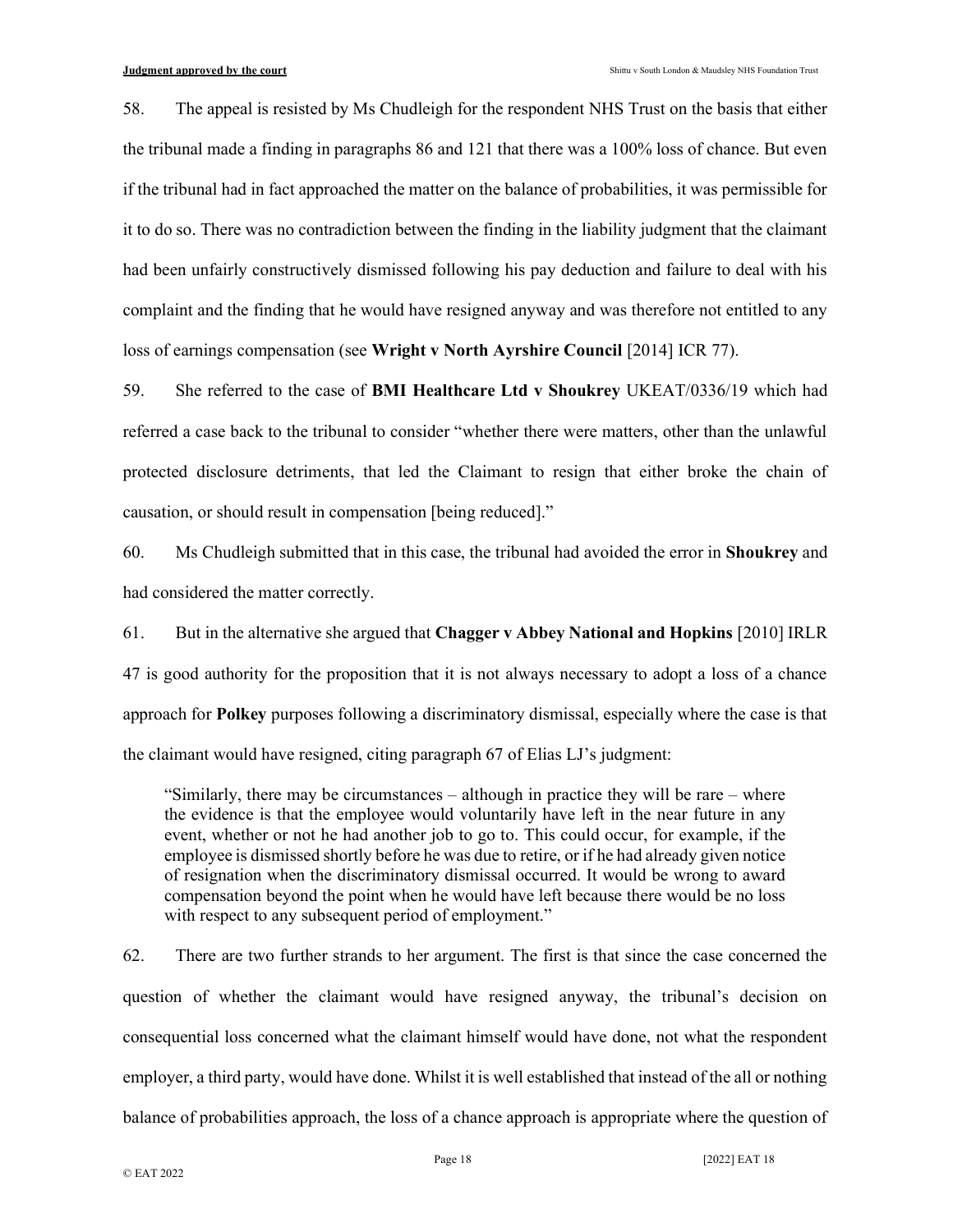what would have happened in hypothetical circumstances depends upon the actions of a third party, (see for example the solicitor negligence case of Allied Maples Group Ltd v Simmons and Simmons (a Firm) [1995] 1WLR 1602), Ms Chudleigh submitted that a distinction can be drawn where it is not the actions of a third party under consideration but an analysis of what the claimant would have done, relying on another professional negligence claim case, Perry v Raleys Solicitors

[2019] UKSC 5 per Lord Briggs JSC at paragraph 20:

"For present purposes the courts have developed a clear and common-sense dividing line between those matters which the client must prove, and those which may better be assessed upon the basis of the evaluation of a lost chance. To the extent (if at all) that the question whether the client would have been better off depends upon what the client would have done upon receipt of competent advice, this must be proved by the claimant upon the balance of probabilities. To the extent that the supposed beneficial outcome depends upon what others would have done, this depends upon a loss of chance evaluation."

63. Her second argument was that the tribunal was deciding on a past event in this case, rather

than a future one, which was inherently less speculative, relying on the speech of Lord Diplock

# Mallett v McMonagle [1970] AC 166.

64. Finally she relied on the observation in O'Donoghue v Redcar and Cleveland Borough

Council [2001] IRLR 615 that "it cannot be said that to refuse to assess on a percentage risk is necessarily wrong in principle" [51] and whether it was appropriate to assess the chance in percentage terms will depend on all the circumstances. She also noted that in that case the Court of Appeal had inferred from the tribunal's judgment that it had concluded that there was a 100% chance that there would have been a fair dismissal in any event.

# The Law

65. The relevant statutory provisions are contained in sections 123 of the ERA 1996 and section

119 of the EqA 2010.

# Employment Rights Act s. 123. Compensatory award

(1) Subject to the provisions of this section and sections 124, 124A and 126, the amount of the compensatory award shall be such amount as the tribunal considers just and equitable in all the circumstances having regard to the loss sustained by the complainant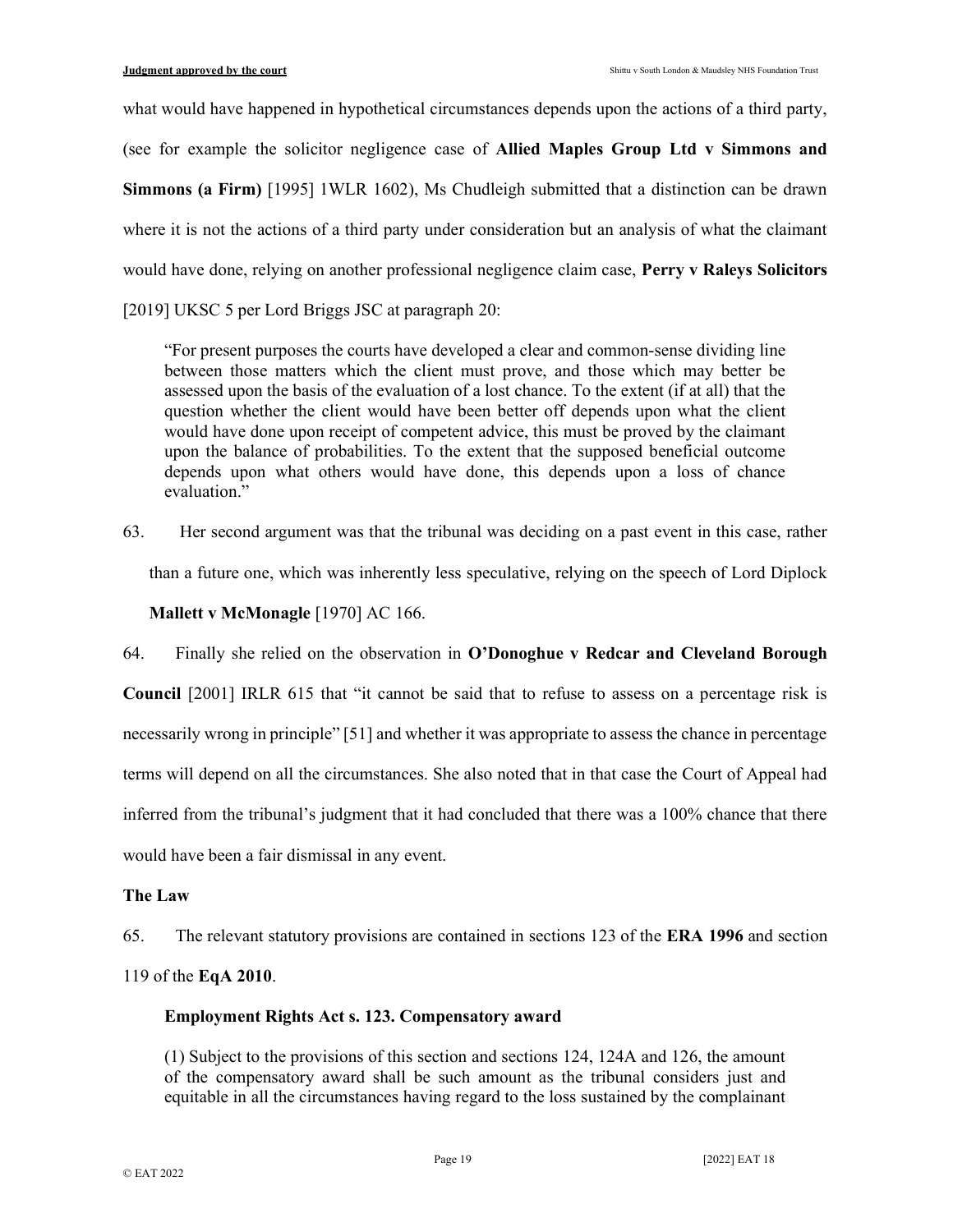in consequence of the dismissal in so far as that loss is attributable to action taken by the employer.

## Equality Act 2010 s.119. Remedies

(1) This section applies if the county court or the sheriff finds that there has been a contravention of a provision referred to in section 114(1).

(2) The county court has power to grant any remedy which could be granted by the High Court—

(a) in proceedings in tort;

(b) on a claim for judicial review.

……

(4) An award of damages may include compensation for injured feelings (whether or not it includes compensation on any other basis)."

- 66. It is agreed that on the facts of this case, the approach to the assessment of compensation in the discrimination and unfair dismissal complaints will be materially identical notwithstanding the different wording of s.123 ERA 1996 and s.119 EqA 2010.
- 67. Since the early days of the introduction of the statutory right unfair dismissal compensation has routinely been calculated on the percentage chance of an unfairly dismissed employee not having been dismissed had a fair dismissal procedure been followed,– see for example Winterhalter Gastronom Ltd v Webb [1973] ICR 245 and Vokes v Bear [1974] ICR 1.
- 68. In the landmark case of Polkey v AE Dayton Services Ltd [1987] IRLR 503 Lord Bridge of Harwich endorsed the percentage chance approach. He noted that if it is held that taking the appropriate steps which the employer failed to take before dismissing the employee would not have affected the outcome, this will often lead to the result that the employee, though unfairly dismissed, will recover no compensation. He cited with approval the judgment of Browne-Wilkinson J in Sillifant v. Powell Duffryn Timber Ltd [1983] IRLR. 91 at p. 96:

<sup>&</sup>quot;There is no need for an 'all or nothing' decision. If the industrial tribunal thinks there is a doubt whether or not the employee would have been dismissed, this element can be reflected by reducing the normal amount of compensation by a percentage representing the chance that the employee would still have lost his employment."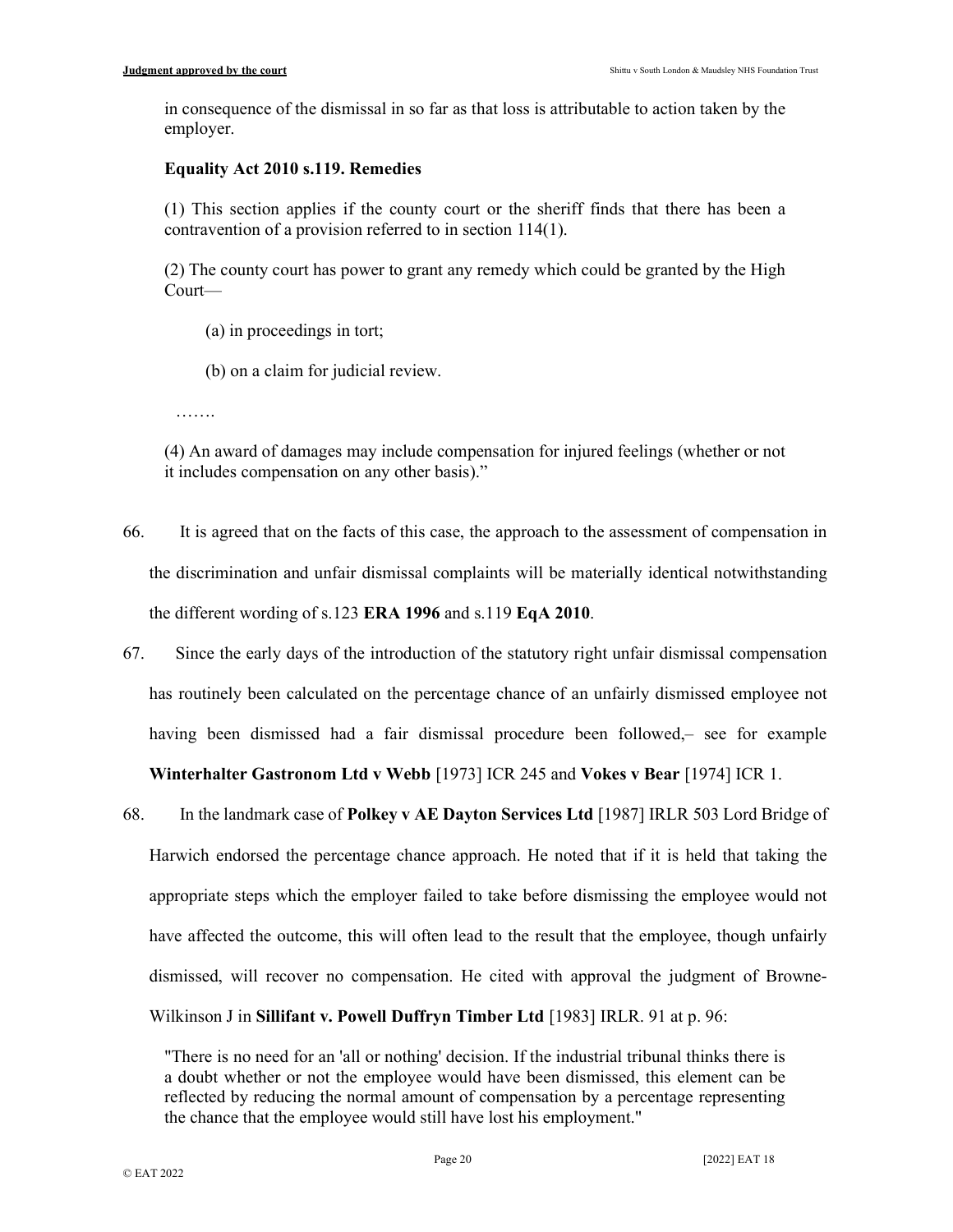69. Since then, a number of authorities have considered when a tribunal has been correct to assess compensation on the basis of loss of a chance, how they have assessed that percentage and whether there are circumstances in which a balance of probabilities approach is more appropriate.

## 70. In O'Donoghue v Redcar & Cleveland Borough Council [2001] EWCA CIV 701, [2001]

IRLR 615, an unfair dismissal and discrimination claim, the tribunal decided not to reduce compensation by a percentage, but instead concluded that the claimant would have been fairly dismissed within 6 months of her actual, unfair dismissal and thus awarded her 6 months loss of earnings and no more. The Court of Appeal rejected the appellant's challenge that where an ET finds a dismissal substantively unfair it is bound to assess the percentage chance that the employment would have continued and it is not open to it to reduce compensation on the grounds that at a later date the employee would have been dismissed fairly.

 "44. While we acknowledge its exceptional nature, we do not think that the exercise undertaken by the industrial tribunal which led to decision (4) is necessarily impermissible. An industrial tribunal must award such compensation as is "just and equitable". If the facts are such that an industrial tribunal, while finding that an employee/applicant has been dismissed unfairly (whether substantively or procedurally), concludes that, but for the dismissal, the applicant would have been bound soon thereafter to be dismissed (fairly) by reason of some course of conduct or characteristic attitude which the employer reasonably regards as unacceptable but which the employee cannot or will not moderate, then it is just and equitable that the compensation for the unfair dismissal should be awarded on that basis. We do not read Polkey or King v Eaton Ltd [(No.2) [1998] IRLR 686] as precluding such an analysis by an industrial tribunal and we do not think that the exercise which they performed was self-evidently incorrect given the adverse view which they had formed of this particular appellant (see further at paragraphs 56-58 below). It follows that we are unable to accept Ms Gill's first submission."

And at paragraph 53:

"Where the appellant was in the estimation of the industrial tribunal on an inevitable course towards dismissal, it was legitimate to avoid the complicated problem of some sliding scale percentage estimate of her chances of dismissal as time progressed, by assessing a safe date by which the tribunal were certain (if it felt able to be certain) that dismissal would have taken place and making an award of full compensation in respect of the period prior thereto (ignoring any question of 'interim' percentages)."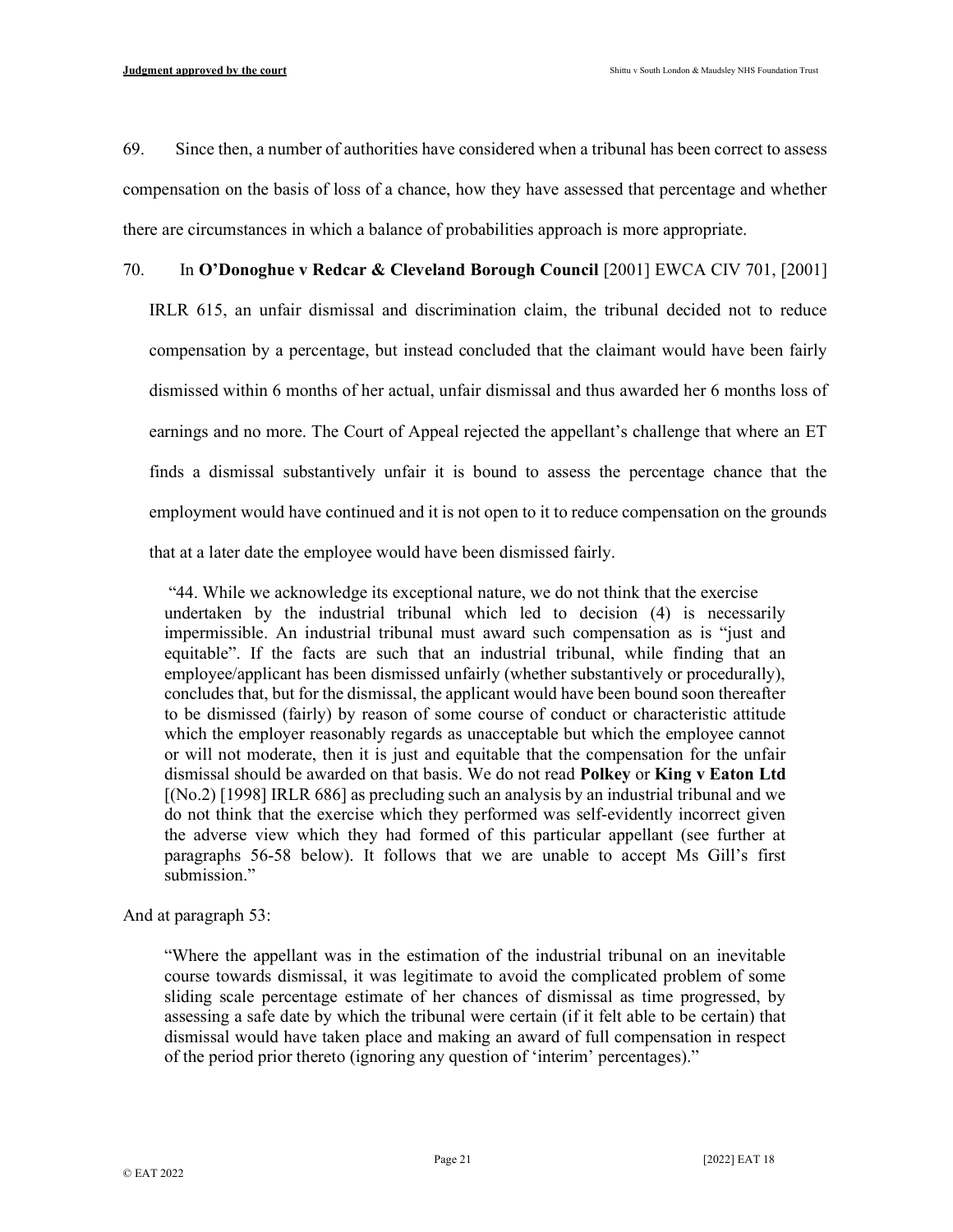71. Mrs Justice Laing (as she then was) conducted a helpful review of the authorities in the unreported case of **Zebrowksi** including  $O$ **Donoghue** about which she said as follows:

"In other words, in my judgment, the approach of the Court of Appeal in O'Donoghue, properly understood, is that it is only open to an ET to limit compensation to a period as opposed to making a percentage deduction where the ET is 100 per cent confident that dismissal would have occurred within that period." [54]

- 72. She went on to conclude that the same considerations apply in cases of both constructive and actual dismissal. Where a claimant has been unfairly constructively dismissed it is open to the tribunal to apply a Polkey reduction, just as it may in a case of actual dismissal and that "the courts should not create a complex structure of subsidiary rules from the open language of the statutory provisions" [49].
- 73. It is a theme of the authorities that the appeal tribunal should be reluctant "it would introduce some very technical and verbally sophisticated rules into a decision-making process that should be a matter for the common sense, practical experience and sense of justice of the ET sitting as an industrial jury" (Gover v Propertycare Ltd [2006] EWCA Civ 286, [2006] ICR 1073, para 14). Or as Morison J described it in Ministry of Defence v Cannock [1994] ICR 918 in assessing loss flowing from discrimination, the correct approach is not to speculate as to what would have happened as if it involved questions of fact, to be decided on the balance of probabilities, but rather to assess matters of chance in a broad and sensible manner.
- 74. In Software 2000 Ltd v Andrews and others [2007] ICR 825, [2007] IRLR 568 Elias P

summarised the following principles from a thorough review of the case law as follows:

"54. … (1) In assessing compensation the task of the Tribunal is to assess the loss flowing from the dismissal, using its common sense, experience and sense of justice. In the normal case that requires it to assess for how long the employee would have been employed but for the dismissal.

(2) If the employer seeks to contend that the employee would or might have ceased to be employed in any event had fair procedures been followed, or alternatively would not have continued in employment indefinitely, it is for him to adduce any relevant evidence on which he wishes to rely. However, the Tribunal must have regard to all the evidence when making that assessment, including any evidence from the employee himself. (He might, for example, have given evidence that he had intended to retire in the near future).

(3) However, there will be circumstances where the nature of the evidence which the employer wishes to adduce, or on which he seeks to rely, is so unreliable that the tribunal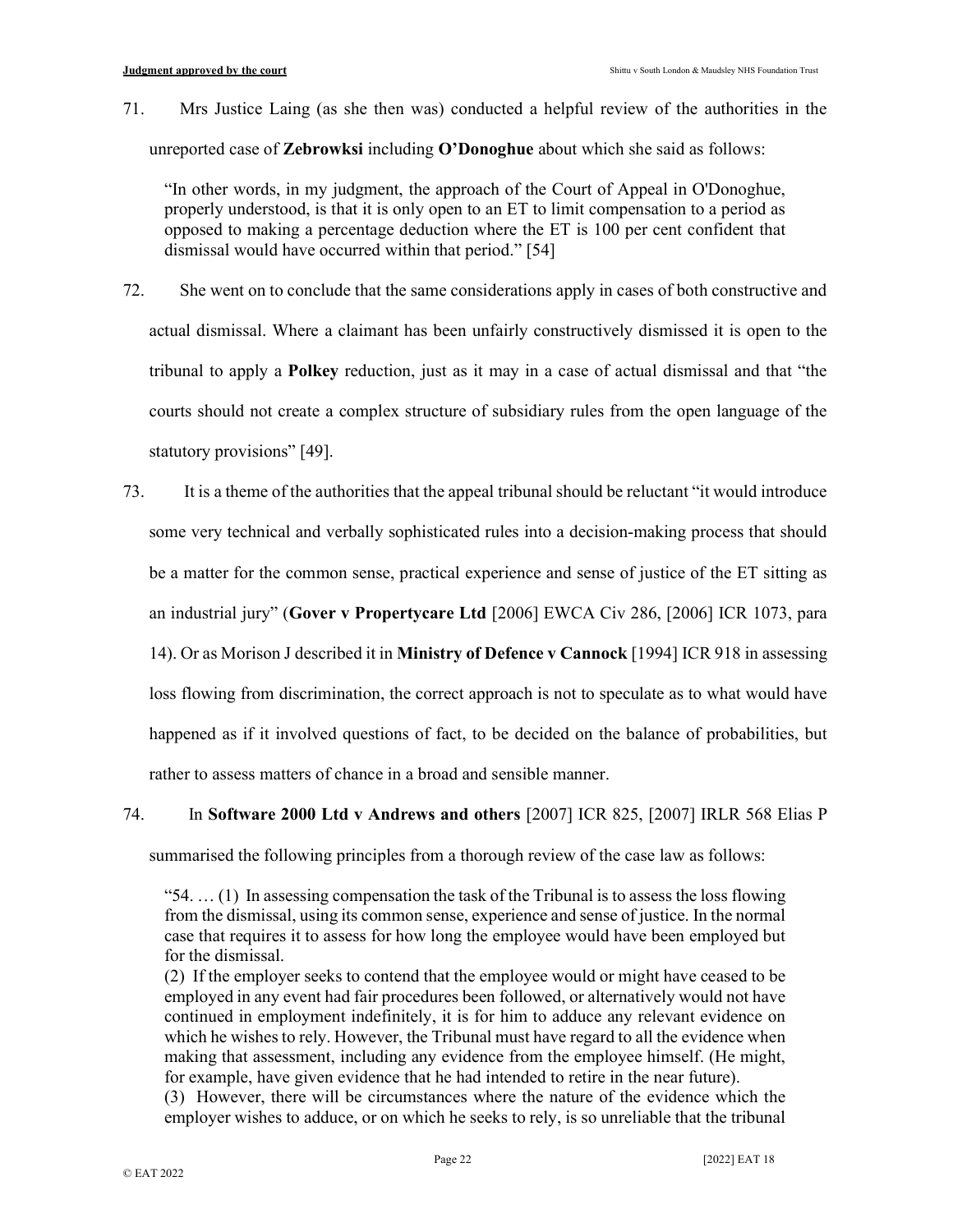may take the view that the whole exercise of seeking to reconstruct what might have been is so riddled with uncertainty that no sensible prediction based on that evidence can properly be made.

(4) Whether that is the position is a matter of impression and judgment for the Tribunal. But in reaching that decision the Tribunal must direct itself properly. It must recognise that it should have regard to any material and reliable evidence which might assist it in fixing just compensation, even if there are limits to the extent to which it can confidently predict what might have been; and it must appreciate that a degree of uncertainty is an inevitable feature of the exercise. The mere fact that an element of speculation is involved is not a reason for refusing to have regard to the evidence.

(5) An appellate court must be wary about interfering with the Tribunal's assessment that the exercise is too speculative. However, it must interfere if the Tribunal has not directed itself properly and has taken too narrow a view of its role.

 $(6)$  ....<sup>2</sup>

(7) Having considered the evidence, the Tribunal may determine

(a)  $\dots^3$ 

(b) That there was a chance of dismissal........<sup>4</sup> in which case compensation should be reduced accordingly.

(c) That employment would have continued but only for a limited fixed period. The evidence demonstrating that may be wholly unrelated to the circumstances relating to the dismissal itself, as in the O'Donoghue case.

(d) Employment would have continued indefinitely.

However, this last finding should be reached only where the evidence that it might have been terminated earlier is so scant that it can effectively be ignored."

75. The claim in Perry concerned an allegation of solicitor's negligence in failing to advice their

client of the possibility of applying for a claim for a services award (similar to a special damages

claim in a personal injury claim) in addition to a general award in a statutory scheme that had

been introduced to compensate miners who had contracted vibration white finger (VWF) to enable

large numbers of similar claims to be presented, examined and resolved both effectively and at

proportionate cost. An applicant would need to show that they were unable to do various routine

household tasks because of VWF rather than some other medical condition. The judge at first

instance found that the solicitors had not provided competent advice to Mr Perry by failing to

mention the services award element of the VWF scheme. The judge then went on to conduct a

trial of the question of whether Mr Perry would or could have brought an honest claim for a

services award and found that he could not and awarded him no damages. He found that if Mr

<sup>&</sup>lt;sup>2</sup> when s. 98A(2) ERA 1996 was in force, but which has since been repealed. Deleted to reflect the repeal of s.98A(2) ERA 1996, see George v LB Brent (No. 2) UKEAT/0233/15/DM

 $3$  f/n 2 supra

<sup>4</sup> f/n 2 supra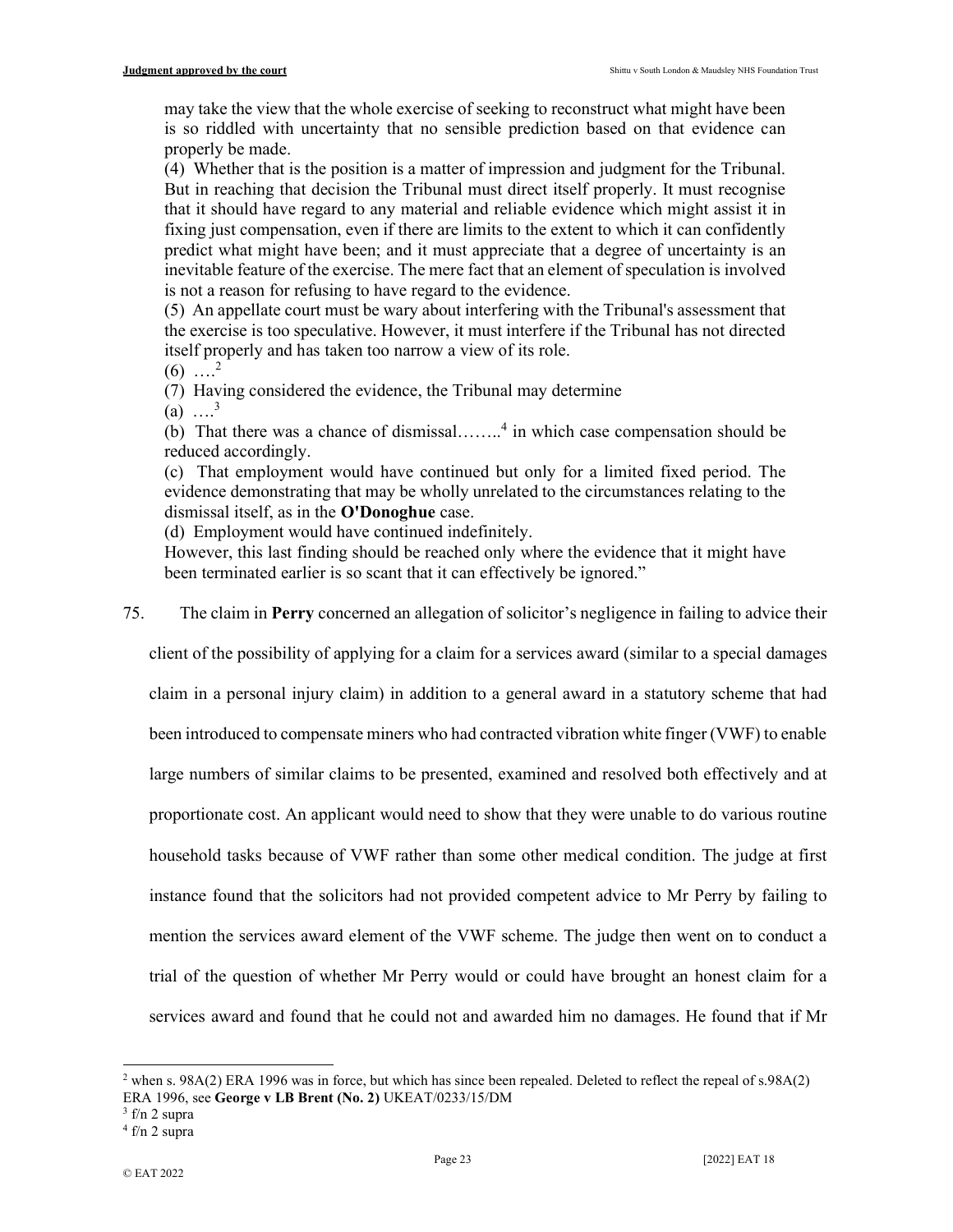Perry and his family member witnesses had given honest evidence as to Mr Perry's condition and manual dexterity, he would not have been entitled to or received a services award since to the extent that he was unable to do the routine domestic tasks against which the service award was assessed, it was due to other medical issues, unconnected with VWF. Mr Perry successfully appealed the County Court judgment to the Court of Appeal on the basis that the first instance judge should have considered the matter on the basis of the loss of a chance and not conducted a trial within a trial on the balance of probabilities thus creating an all or nothing result. On the defendant's further appeal the Supreme Court overturned the Court of Appeal judgment and restored the judgment at first instance. The Supreme Court reviewed the law of causation and loss in professional negligence cases and found that there was no error in the approach of the judge at first instance. To the extent that the question whether negligent advice had caused a claimant's loss depended on what the claimant would have done upon receipt of competent advice, this had to be proved by the claimant upon the balance of probabilities, but to the extent that the question depended on what others would have done it would be determined on a loss of chance evaluation. In Mr Perry's case, the supposed beneficial outcome depended entirely on what Mr Perry would, and could honestly have done, if Raleys solicitors had advised him that the VWF scheme included a services award as well as the general award akin to a pain and suffering and loss of amenity award in a personal injury claim. The judge therefore approached the matter correctly in deciding the issue on the balance of probabilities.

#### Discussion and conclusions

#### 1. Did the tribunal assess compensation on the balance of probabilities or loss of a chance?

76. The first issue to decide is whether, as submitted by Mr MacDonald, there is an inconsistency or contradiction between the tribunal's liability and remedy findings such as to undermine the remedy findings. The tribunal well understood that for the purposes of its liability decision a fundamental breach of contract need not be the principal reason for the resignation for there to be a constructive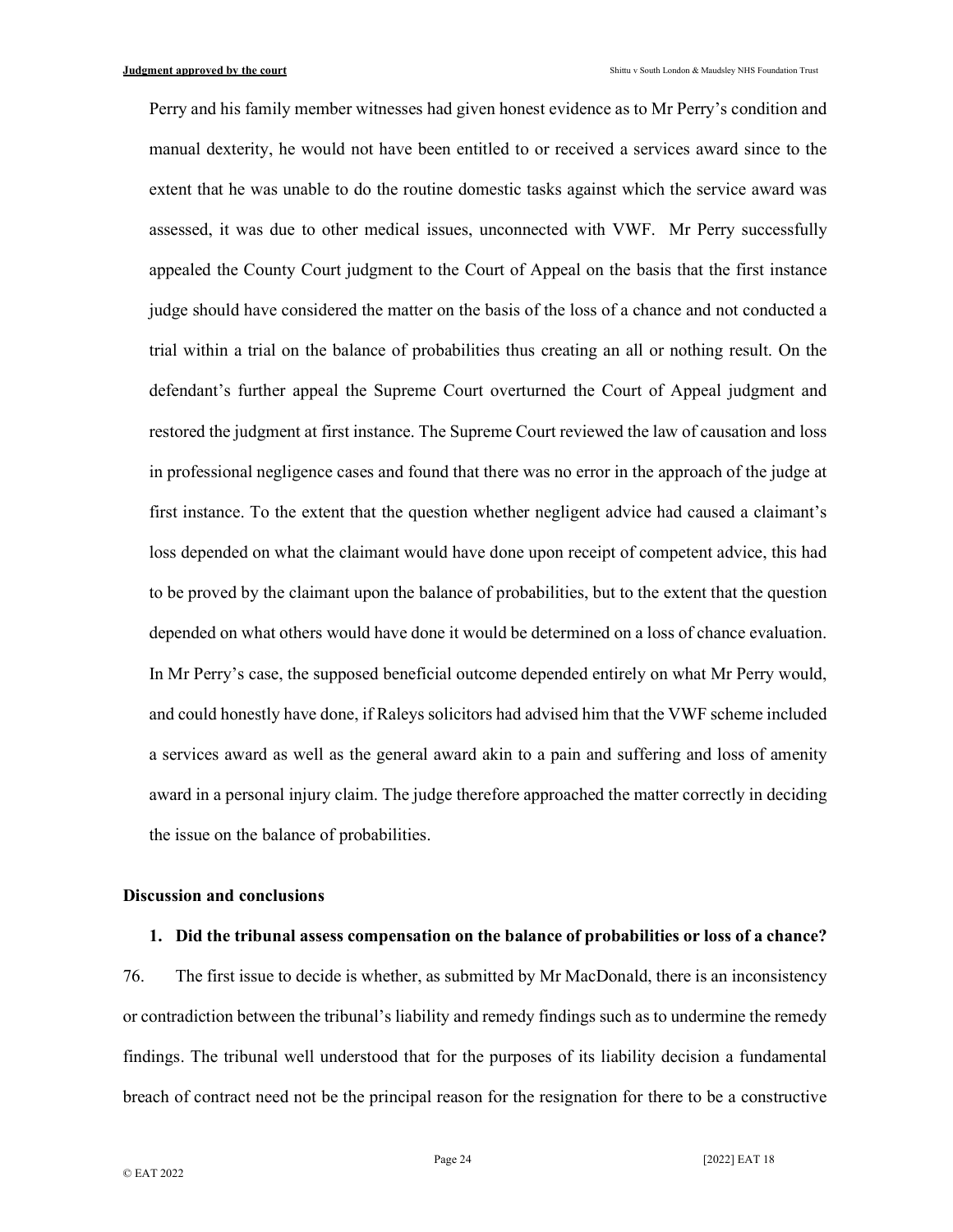dismissal: it only need play a part in line with settled authority, such as Nottinghamshire County

Council v Meikle [2005] ICR 1 where Keene LJ held:

"33……. The proper approach, therefore, once a repudiation of the contract by the employer has been established, is to ask whether the employee has accepted that repudiation by treating the contract of employment as at an end. It must be in response to the repudiation, but the fact that the employee also objected to the other actions or inactions of the employer, not amounting to a breach of contract, would not vitiate the acceptance of the repudiation. It follows that, in the present case, it was enough that the employee resigned in response, at least in part, to fundamental breaches of contract by the employer."

77. The issue was also addressed in Wright by Langstaff P who indicated that once a repudiatory

breach by the employer of the employment contract has been established in a constructive dismissal

complaint, where there is more than one reason why an employee resigned, the correct approach is to

examine whether any of them was a response to the breach, not to see which amongst them was the

effective cause:

"…where there is a variety of reasons for a resignation but only one of them is a response to repudiatory conduct the compensation to which a successful claimant will be entitled will necessarily be limited to the extent that the response is not the principal reason. A tribunal may wish to evaluate whether in any event the claimant would have left employment and adjust an award accordingly. This does not affect the principle to be applied in deciding breach: it is merely to recognise that the facts have a considerable part to play in determining appropriate compensation" [32]

78. In this case the tribunal found the respondent's failure to address the complaint concerning the pay deduction was sufficient to form part of the claimant's decision to resign (paragraph 283 liability judgment). For the purposes of liability nothing further was required. But when it came to assessing compensation, the tribunal's task was different. The tribunal was required to disaggregate the reason(s) for resignation that were in response to a repudiatory breach by the respondent from reasons for resignation that were for other reasons.

79. The tribunal was therefore correct to seek to identify what losses were attributable to unlawful conduct – whether discrimination or unfair dismissal – and what were not.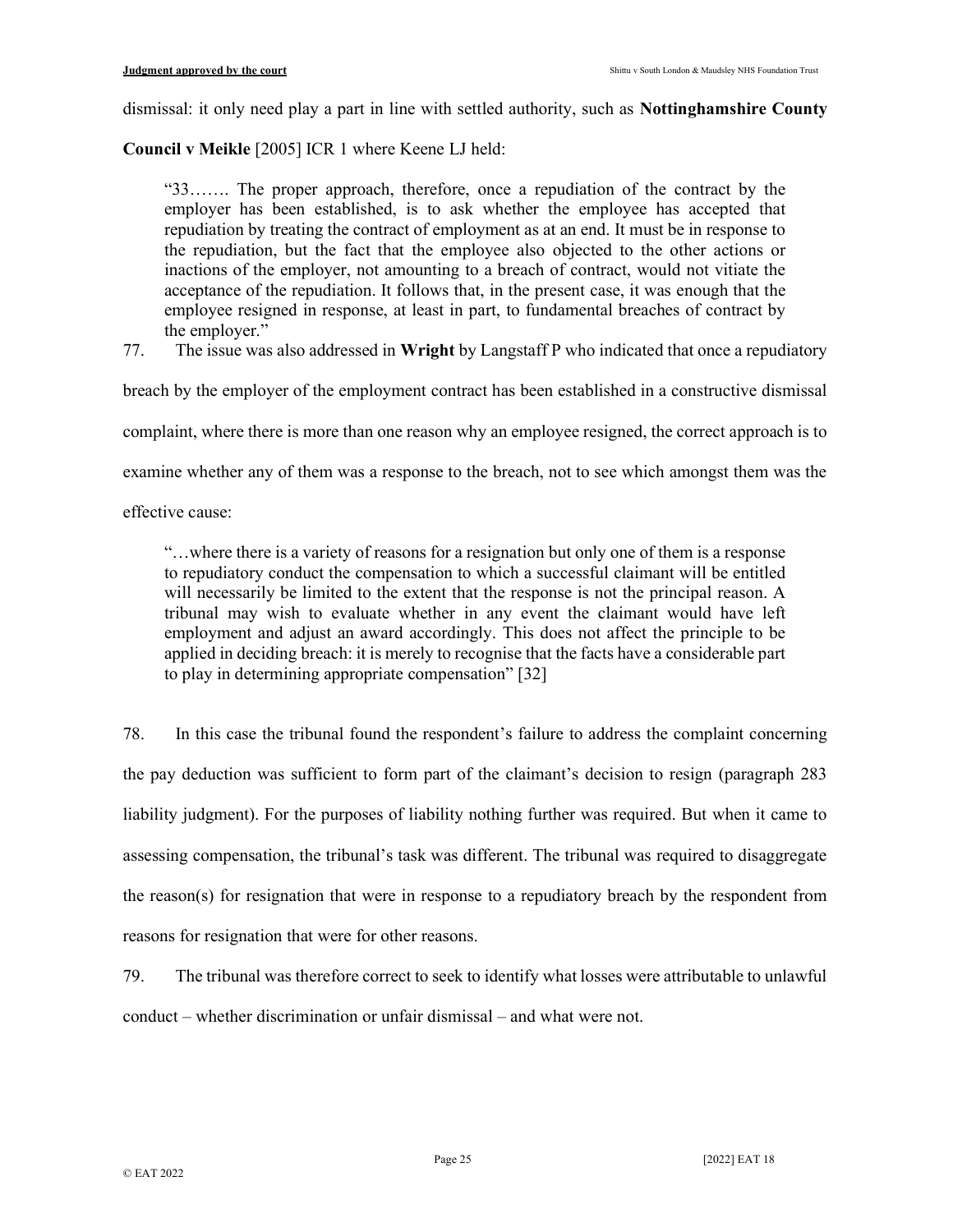- 80. The loss of a chance approach is traditionally adopted in the assessment of loss of earnings in an unfair dismissal case as per the classic, oft-repeated words in Mallett v McMonagle [1970] AC
- 166, 176 of Lord Diplock:

"The role of the court in making an assessment of damages which depends upon its view as to what will be and what would have been is to be contrasted with its ordinary function in civil actions of determining what was. In determining what did happen in the past a court decides on the balance of probabilities. Anything that is more probable than not it treats as certain. But in assessing damages which depend upon its view as to what will happen in the future or what would have happened in the future if something had not happened in the past, the court must make an estimate as to what are the chances that the particular thing will or would have happened and reflect those chances, whether they are more or less than even, in the amount of damages which it awards."

- 81. If the tribunal had conducted such an exercise Mr MacDonald accepts that the appeal must fail.
- 82. Mr MacDonald understandably places much reliance on the case of Grayson v Paycare UKEAT/0248/15, Kerr J, where the tribunal, as here, made no order under a compensatory award and concluded that the claimant would have been dismissed in any event by the same date had a fair procedure been followed. In that case the (actual) dismissal was unfair was because of the absence of a fair procedure. Kerr J concluded:

"46. I am concerned that the Tribunal's decision that there should be a 100 per cent Polkey reduction looks suspiciously like a finding that, on the balance of probabilities, the Claimant would have been fairly dismissed by the same date as his actual dismissal if a fair consultation process had taken place. …"

83. However this case can be distinguished from that of Grayson, as although in that case, as here, the tribunal had given itself an accurate self-direction as to the correct approach to loss of earnings compensation, it did not follow its direction and appeared to place the burden on the claimant to prove that he would not have been dismissed. As Kerr J noted:

"It is not apt to describe this as a burden of proof. A burden of proof is an evidential burden to prove a fact on the balance of probabilities. In a Polkey situation, the burden on the employer is not to prove any fact on the balance of probabilities, but to satisfy the Tribunal that a future chance would have happened …" [32]

84. Nor had the tribunal in Grayson analysed the evidence sufficiently to make a strong finding

that there was no chance that the employment would have continued, and as Mr MacDonald correctly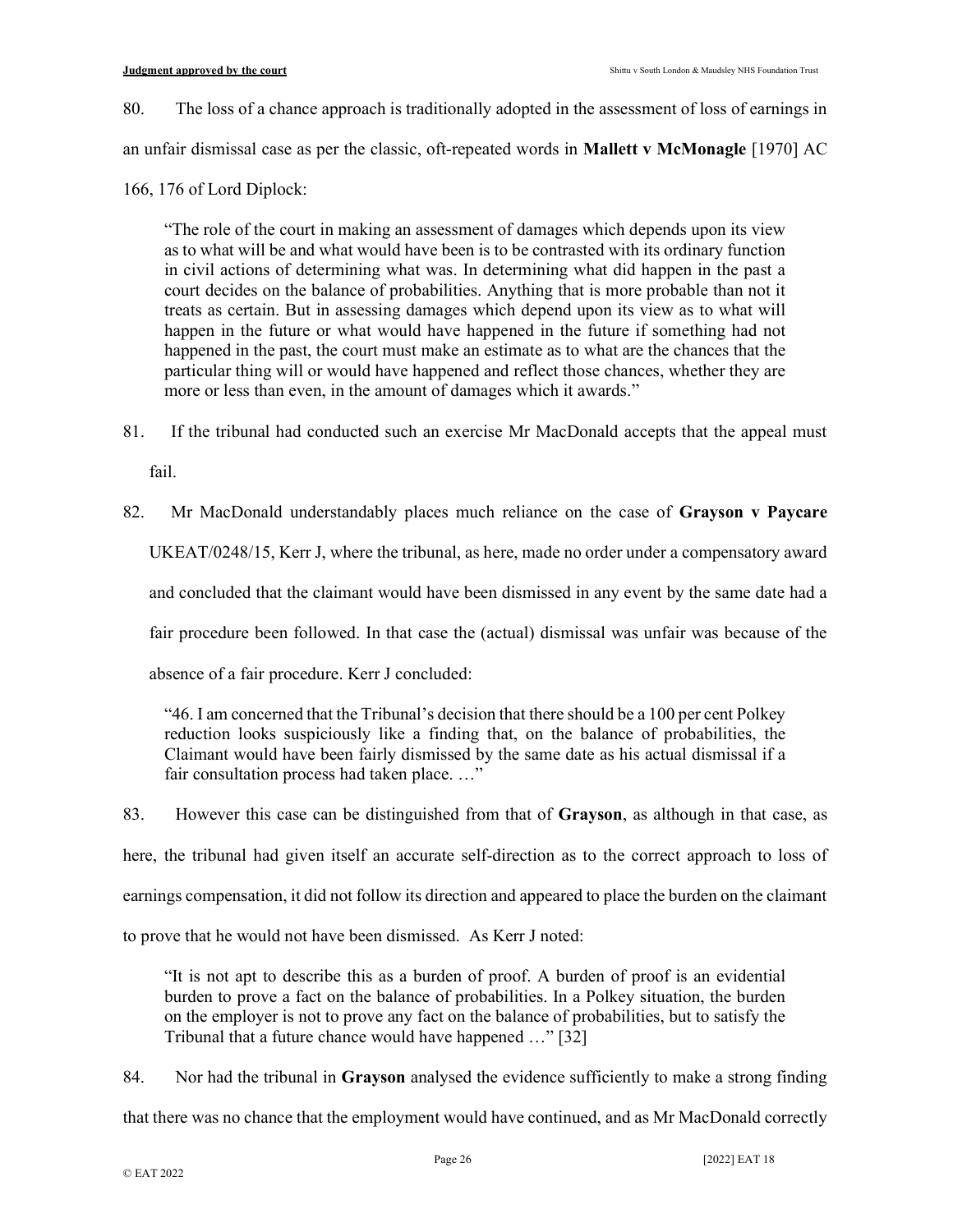observes, a strong finding is required (see **Hamer v Kaltz Ltd** UKEAT/0502/13). In the case before me, the evidence and tribunal's detailed findings of fact were very compelling and the tribunal has analysed all the relevant circumstances and facts with conspicuous care (Frew v Springboig St John's School UKEATS/0052/10) to reach its overall conclusion.

85. The difficulty for Mr MacDonald is that it is implicit that the tribunal's conclusions in paragraphs 86 and 121 concerning discrimination and unfair dismissal respectively, that the claimant would have resigned anyway when he did, even if he had not been subjected to the deduction of 1 day's pay a year earlier and even if the respondent had dealt with his grievance about it, were not made on the balance of probabilities, but on the basis that there was a 100% chance that the claimant would have resigned anyway on 8 August 2016.

86. I reach that conclusion for a number of reasons. Firstly because that is the direction they have given themselves and said that they will follow. Secondly because the words used "when all matters are considered…the tribunal is led to the conclusion" [86] implies a test other than the balance of probabilities, which is in marked contrast to the wording used in paragraphs 86 and 121 which state that the conclusions have been reached "on balance." Thirdly, the evidence and factual findings support a conclusion that there was a 100% chance that the claimant would have resigned then anyway. He was extremely disgruntled and had very many other dissatisfactions and sources of unhappiness at work independent of the issues concerning the docking of 1 day's pay in April the previous year. It is also relevant that the tribunal noted that that his resignation coincided with the exhaustion of his contractual sick pay entitlement.

87. The tribunal has engaged in detail with all the many complaints that the claimant was raising in order to understand the full context and circumstances and reach its conclusions which it has amply set out. It is apparent from the tribunal's judgment that the reason why the tribunal concluded that there was a 100% chance that the claimant would have resigned then anyway was because of all his very many other dissatisfactions and unhappiness at work and the ending of his sick pay entitlement, all of which were matters going on independently to the issues concerning the docking of 1 day's pay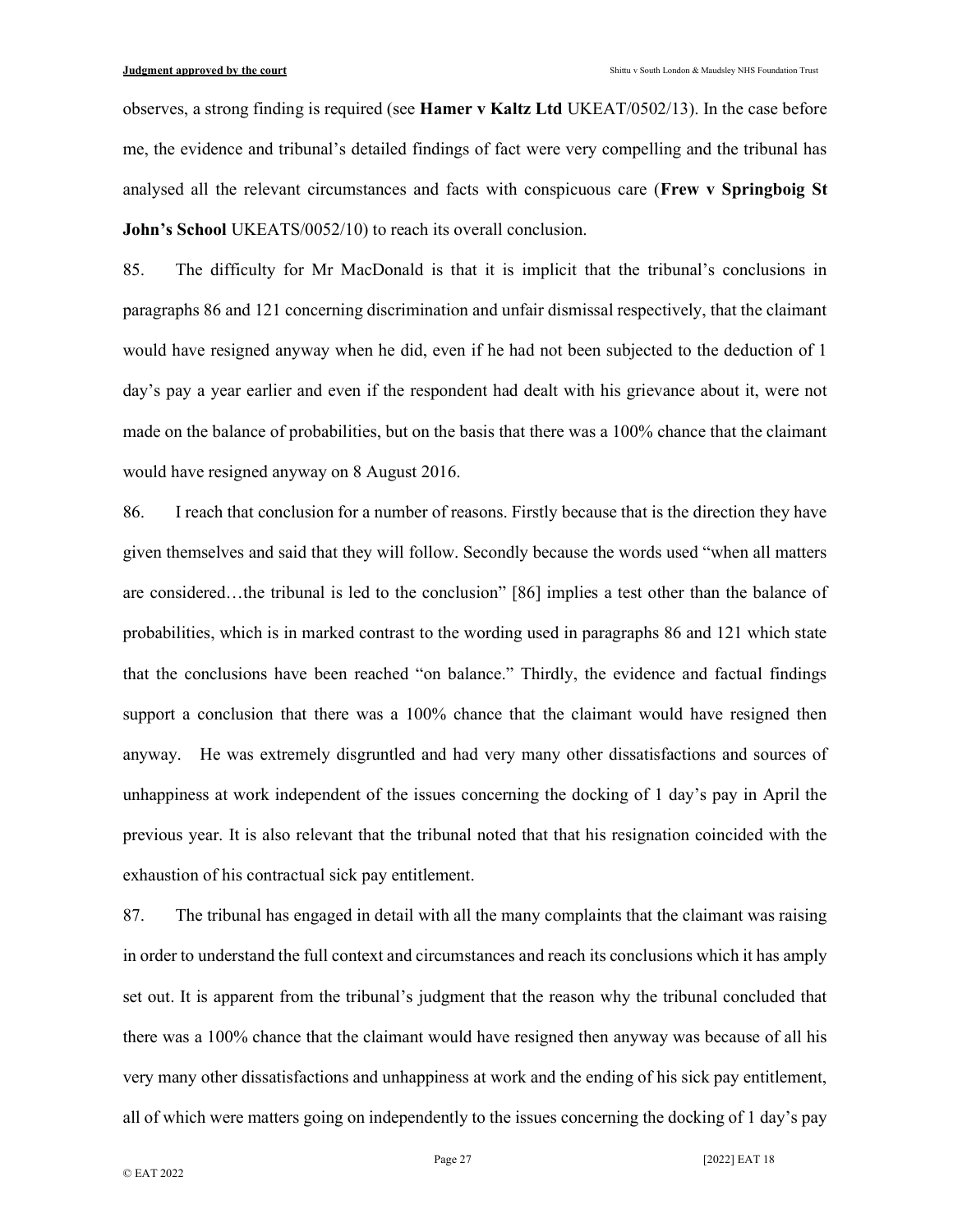in April the previous year. It follows that this is a **Meek-compliant adequately reasoned decision and** that ground of appeal too must fail.

# 2. The impact of *Perry v Raley Solicitors* on compensation in constructive unfair and discriminatory dismissal claims: could or should the tribunal have assessed compensation on the balance of probabilities?

88. It follows from my conclusion that since the tribunal approached the calculation of loss of earnings compensation on the basis of the loss of a chance, the appeal must fail. However I shall consider the matter in the alternative in any event in light of Ms Chudleigh's submission that it is open to a tribunal to decide the matter on the balance of probabilities to reach an "all or nothing" conclusion in all cases, but specifically in a claim for constructive unfair dismissal. The logic of her argument perhaps goes further: in light of Perry is a tribunal now required to approach future and counterfactual losses in a constructive dismissal claims on the balance of probabilities? Both parties had taken the trouble to take me through all the relevant authorities and I have taken the chance to consider the potential impact of Perry which is a task which the parties understand has not yet been undertaken by the appeal tribunal and is likely to arise in other constructive dismissal cases.

89. In **Zebrowksi**, an important case which pre-dates **Perry**, Laing J (as she then was) conducted a helpful review of the authorities and considered the Polkey question specifically in the context of constructive dismissal unhesitatingly to conclude that it is open to a tribunal to apply a Polkey deduction in a constructive dismissal case:

"49. The first issue is whether it was open to the ET to apply a Polkey deduction at all in a case where the employee has been unfairly constructively dismissed. I have already referred to the relevant authorities on this issue, and I respectfully agree with the principle that the courts should not create a complex structure of subsidiary rules from the open language of the statutory provisions. In any event, it was not disputed by Mr Dixon that it was open to the ET in this case, where it had held that the Claimant was constructively unfairly dismissed, for it to apply a Polkey deduction to his compensation."

90. I agree that it is essential to bear in mind the statutory wording and the guidance from the court of appeal to avoid introducing "some very technical and verbally sophisticated rules into a decision-making process that should be a matter for the common sense, practical experience and sense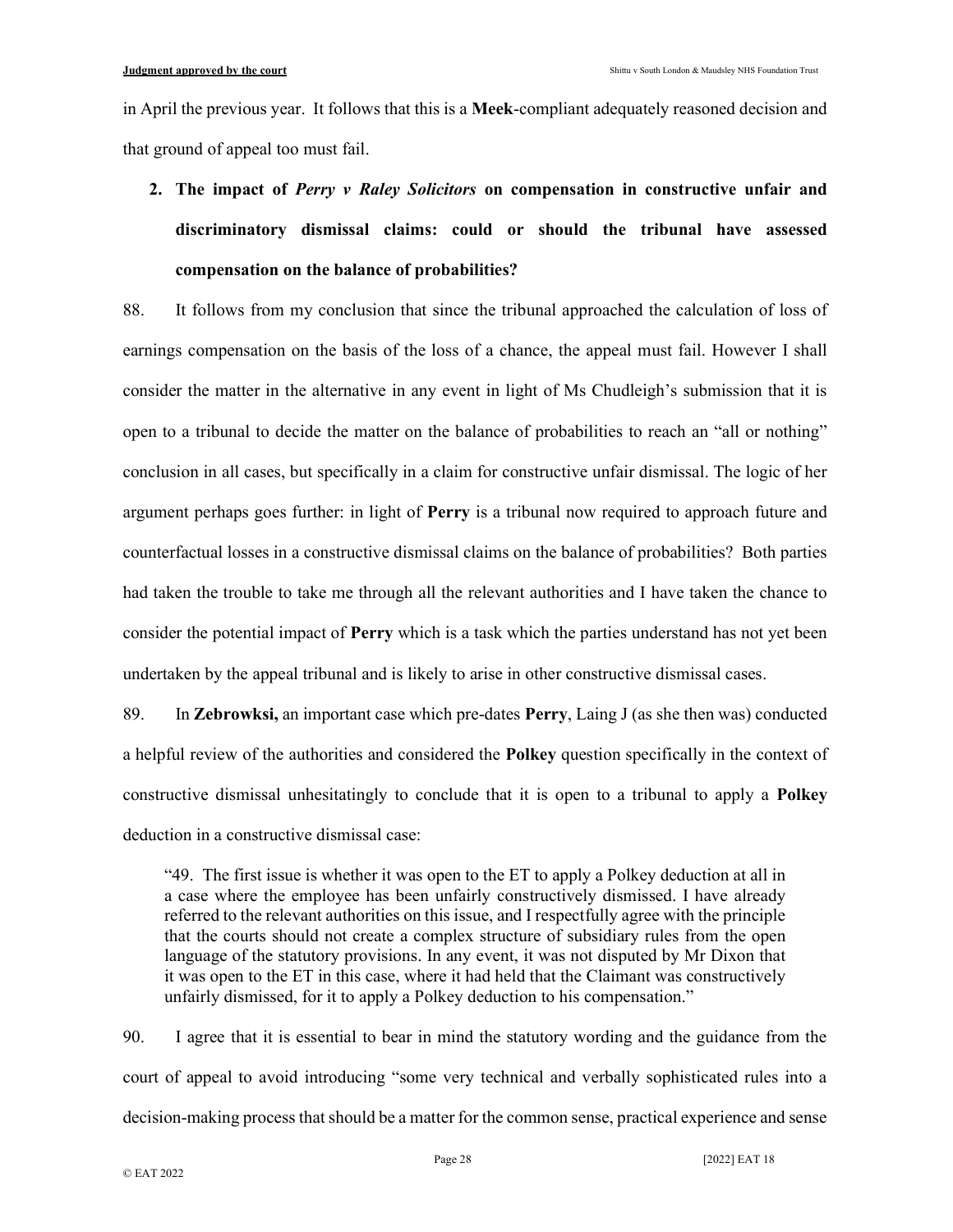of justice of the employment tribunal sitting as an industrial jury" (Gover v Propertycare Ltd [2006] EWCA Civ 286, [2006] ICR 1073).

91. As Cox J noted in Brown v Baxter (t/a Careham Hall) UKEAT/0354/09 s.123 ERA 1996 poses three simple questions:

a. Was the loss occasioned as a consequence of the dismissal?

b. Was the loss attributable to the conduct of the employer?

c. If so was it just and equitable to award compensation?

92. Similar questions arise in applying common law tortious principles to discrimination complaints.

93. As noted above, since the introduction of the statutory right not to be unfairly dismissed, tribunals have discharged the task of assessing the counterfactual situation of what might have happened had an employee not been unfairly dismissed by applying a percentage loss approach. Therefore, if the tribunal is satisfied that there was a 100% chance that the employee would have been dismissed anyway on the same date or is able to reach any other conclusions with equal certainty (for example that the employee had a 100% chance of not being dismissed for a particular period of time, such as the length of time it would take for a fair procedure to be followed by the employer) compensation will be reduced accordingly. Similarly it may conclude that there is no chance that the employment would have ended absent the unfair dismissal and make no percentage deduction. In either scenario it will result in an "all or nothing" award under that head of damages, but have done so by applying a loss of a chance analysis.

94. As explained in Zebrowski

 "54……the approach of the Court of Appeal in O'Donoghue, properly understood, is that it is only open to an ET to limit compensation to a period as opposed to making a percentage deduction where the ET is 100 per cent confident that dismissal would have occurred within that period"

95. There can therefore be an "all or nothing" result, but it will be because the tribunal is 100% satisfied that a future chance would or would not have happened. In practice there are a number of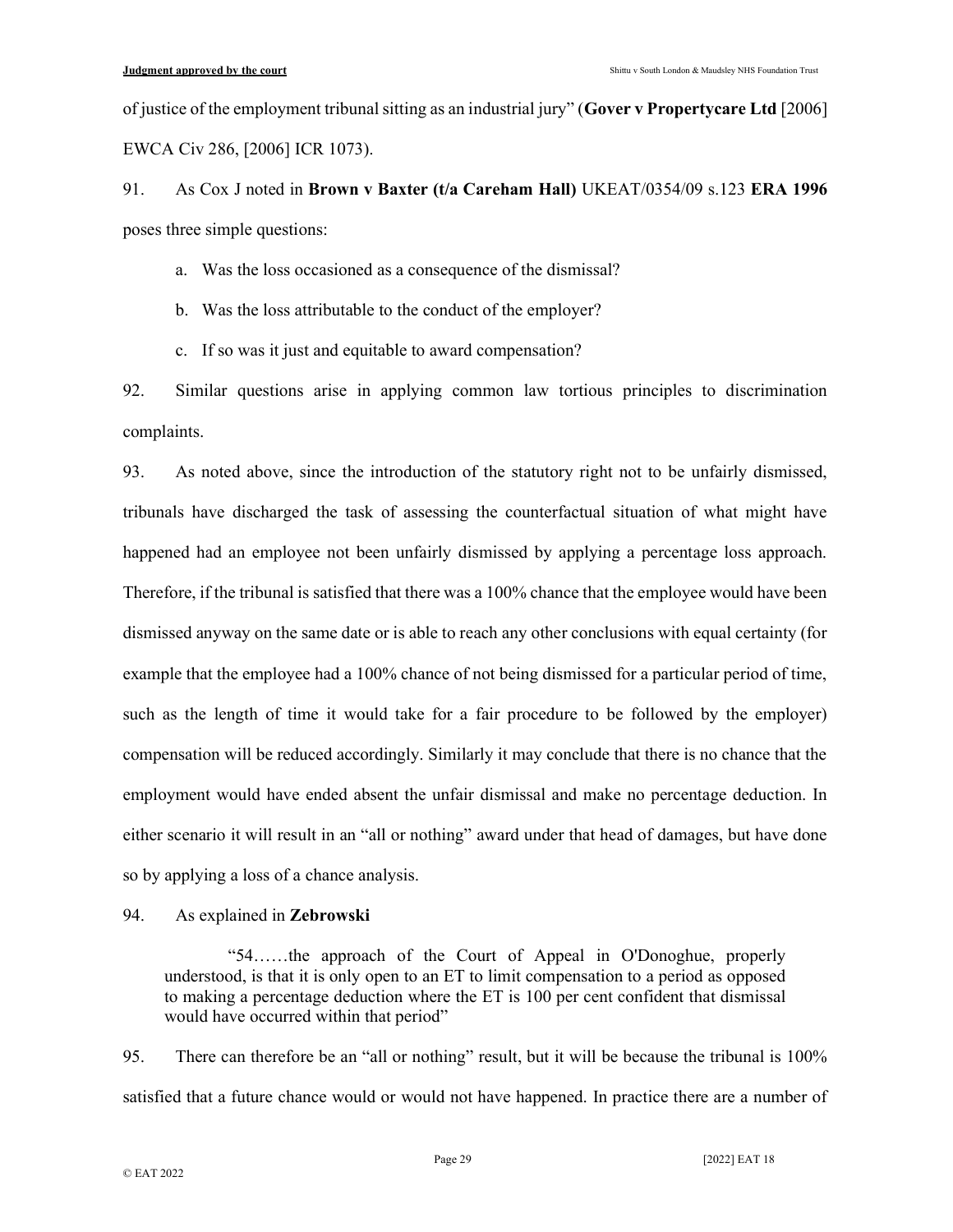possibilities, three of which were identified in **Software 2000** at  $[54(7)]$ : (1) there was a less than 100% chance of indefinite continued employment in which case the tribunal must assess the percentage chance and apply that percentage reduction; (2) the tribunal is satisfied on the evidence there was a 100% chance that the employment would have ended anyway by a certain time or at the same time as the dismissal, in which case compensation is limited to that period and the claimant is awarded 100% of whatever that period is (or receives nothing for loss of earnings if it was the same date as the dismissal occurred); (3) employment would have continued indefinitely in which case there is no percentage reduction applied. There is a fourth possibility identified in Zebrowski and O'Donoghue where there was a 100% chance that the employment would have continued for a certain period followed by a lesser percentage chance thereafter. There may be other possible categories. But in each category the exercise is the same – the assessment from 0 to 100 of the percentage chance of what might have been or what will be.

96. Ms Chudleigh's argument that the tribunal was considering past events that were less speculative was not persuasive. Mallett v McMonagle does not distinguish between the counterfactual and the future – the what might have been and the what will be, both are inherently speculative as they did not or have not yet happened and it would be confusing to draw a distinction between the two. Ms Chudleigh is right to observe that many of the relevant circumstances could be described as past events – the many other sources of the claimant's dissatisfaction at work on which the tribunal has been able to make findings of fact. But the consequence of the tribunal being able to draw such a clear picture meant that they could be 100% satisfied of what would have happened.

97. How does Perry affect the orthodoxy? Perry restates a number of principles concerning the assessment of causation in professional negligence claims:

"The Law about Causation in Professional Negligence cases

 <sup>15.</sup> The assessment of causation and loss in cases of professional negligence has given rise to difficult conceptual and practical issues which have troubled the courts on many occasions. The most recent example at the level of this court is Gregg v Scott [2005] UKHL 2; [2005] 2 AC 176 in which the House of Lords had to wrestle with the intractable question whether negligent medical advice, which reduced the patient's prospects of long-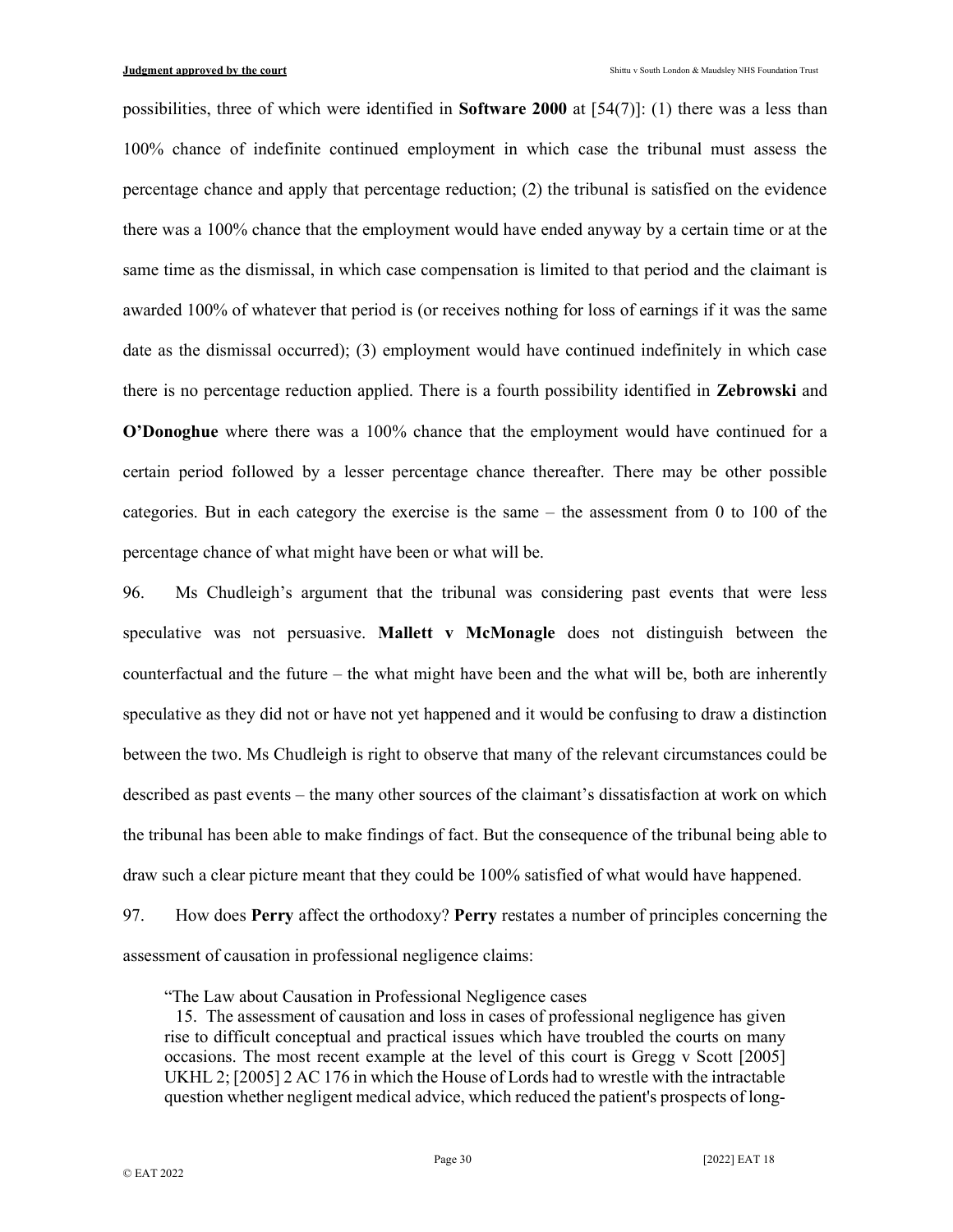term survival from cancer from 42% to 25%, sounded in damages when, probably, he would have died anyway, even if competently treated.

16. Commonly, the main difficulty arises from the fact that the court is required to assess what if any financial or other benefit the client would have obtained in a counter-factual world, the doorway into which assumes that the professional person had complied with, rather than committed a breach of, his duty of care. The everyday task of the court is to determine what, in fact, happened in the real world rather than what probably would have happened in a what-if scenario generally labelled the counter-factual. Similar difficulties arise where the question of causation or assessment of damage depends upon the court forming a view about the likelihood of a future rather than past event.

17. In both those types of situation (that is the future and the counter-factual) the court occasionally departs from the ordinary burden on a claimant to prove facts on the balance or probabilities by having recourse to the concept of loss of opportunity or loss of a chance. Sometimes the court makes such a departure where the strict application of the balance of probability test would produce an absurd result, for example where what has been lost through negligence is a claim with substantial but uncertain prospects of success, where it would be absurd to decide the negligence claim on an all or nothing basis, giving nothing if the prospects of success were 49%, but full damages if they were 51%: see Hanif v Middleweeks (a firm) [2000] Lloyd's Rep PN 920 per Mance LJ at para 17. A further reason why this is a generally unrealistic approach is that most claims with evenly balanced prospects of success or failure are turned into money by being settled, rather than pursued to an all or nothing trial.

18. Sometimes it is simply unfair to visit upon the client the same burden of proving the facts in the underlying (lost) claim as part of his claim against the negligent professional. This may be because of the passage of time following the occasion when, with competent advice, the underlying claim would have been pursued. Sometimes it is because it is simply impracticable to prove, in proceedings against the professional, facts which would ordinarily be provable in proceedings against the third party who would be the defendant to the underlying claim. Disclosure and production of relevant documents might be impossible, and the obtaining of relevant evidence from witnesses might be impracticable. The same departure from the practicable likelihood that the underlying claim would have been settled rather than tried is inherent in any such process of trial within a trial.

19. But none of this means that the common law has simply abandoned the basic requirement that a claim in negligence requires proof that loss has been caused by the breach of duty, still less erected as a self-standing principle that it is always wrong in a professional negligence claim to investigate, with all the adversarial rigour of a trial, facts relevant to the claim that the client has been caused loss by the breach, which it is fair that the client should have to prove.

20. For present purposes the courts have developed a clear and common-sense dividing line between those matters which the client must prove, and those which may better be assessed upon the basis of the evaluation of a lost chance. To the extent (if at all) that the question whether the client would have been better off depends upon what the client would have done upon receipt of competent advice, this must be proved by the claimant upon the balance of probabilities. To the extent that the supposed beneficial outcome depends upon what others would have done, this depends upon a loss of chance evaluation."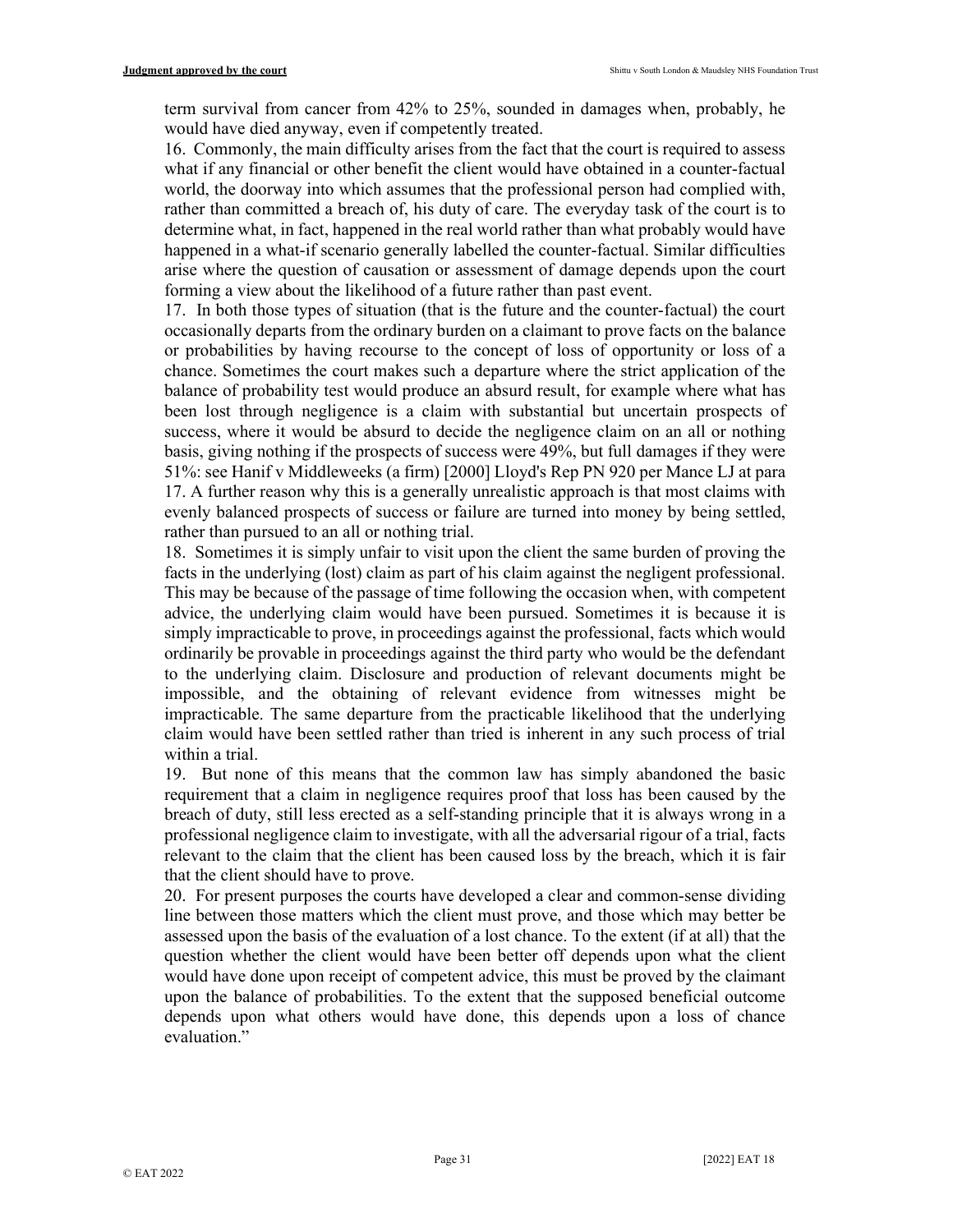98. It is noteworthy that Lord Briggs is careful to restrict the scope of his observations to professional negligence claims in the judgment: more than a clue is in the subtitle. None of the cases analysed and discussed in Perry are outside the arena of professional negligence. Whilst it is fair to say that many of the principles apply equally to other torts and have more general applicability. However and I cannot accept Ms Chudleigh's argument that the distinction between what the client of a solicitor can prove s/he would have done and what is dependent on actions of a third party is a distinction has direct application in a constructive dismissal employment claim. It does not follow that in the context of discrimination or unfair dismissal claims a claimant who is constructively dismissed must prove post dismissal loss of earnings on the balance of probabilities, but the losses of those who are unfairly dismissed by termination by their employer are to be assessed on the basis of the percentage loss of a chance.

99. Whilst in professional negligence claims the distinction between matters which a claimant must prove, and those matters that are not down to what a claimant would have done in the counterfactual or future world, but depend on actions of third parties, is a fair and sensible dividing line between what a claimant must prove on the balance of probabilities and what falls to be assessed as a loss of a chance, it does not readily translate to the possibility of the termination of an employment relationship absent the discriminatory or unfair dismissal.

100. In a professional negligence case it may be possible to identify with certainty which counterfactual matters the client/claimant must prove from those which would be dependent on the actions of third parties. But it is much less easy in employment cases. The nature of a professional negligence claim is entirely different to a dispute about the ending of an employment relationship. The ending of an employment relationship does not usually involve third parties and is brought about by either the employer or the employee who are the parties to the claim. Imagining the counterfactual world in an employment case absent the unfair or discriminatory dismissal usually depends on the behaviour and actions of both the employee and the employer and how they respond and react to each other's behaviour, as well as other possible extraneous events or actions of third parties.